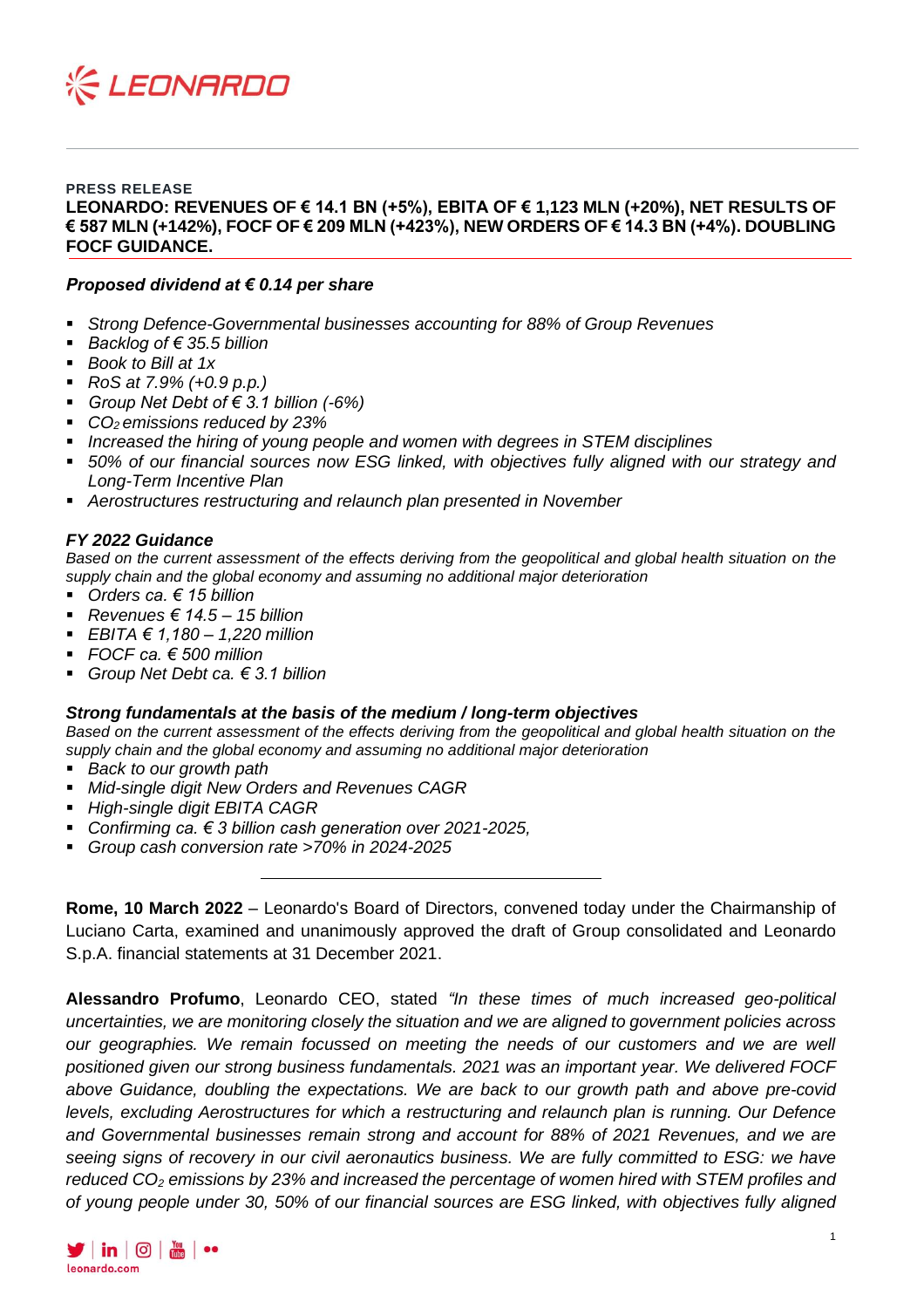

*with our strategy and Long-Term Incentive Plan. Based on the results delivered, we have also proposed the resumption of our dividend. Our strengths and core fundamentals are the basis of our confidence in the medium-long term: we are confirming our target of generating ca. cumulative €3bn of cash flow over 2021-2025, with a significant step up in 2022 and a cash conversion rate of ca. 70% in 2022, if we exclude Aerostructures, and >70% at Group level, including Aerostructures, in 2024-2025. The results achieved and the targets we have set show once again our focus on creating sustainable value for all our stakeholders".*

During the 2021 financial year Leonardo continued and strengthened the path to growing its business and increasing profitability as envisaged in the financial statements at 31 December 2020, showing a gradual and continuous improvement in the Group's industrial performance.

Despite the continuation of the effects of the pandemic and of the consequent government rules restricting movements in 2021 too, Leonardo confirmed resilience with a growing commercial, industrial and financial performance, even compared to the pre-pandemic period, thanks to the strength and diversification of its portfolio of products and solutions and its widespread presence all over the world, excluding the civil aviation component of the Aeronautics sector, which was still affected by the continuation of the abovementioned effects.

The volume of new orders continued to stand at excellent levels, thus confirming the good competitive positioning of the Group's products and solutions, with Revenues rising in all the main Business areas and profitability increasing in all the Sectors, with the exception of the civil aviation component, which continued to be affected by low volumes of demand from the main market operators.

Cash flow recorded a significant improvement, reaching double the amount forecast at the beginning of the year, with a consequent benefit in terms of lower Group Net Debt compared to expectations.

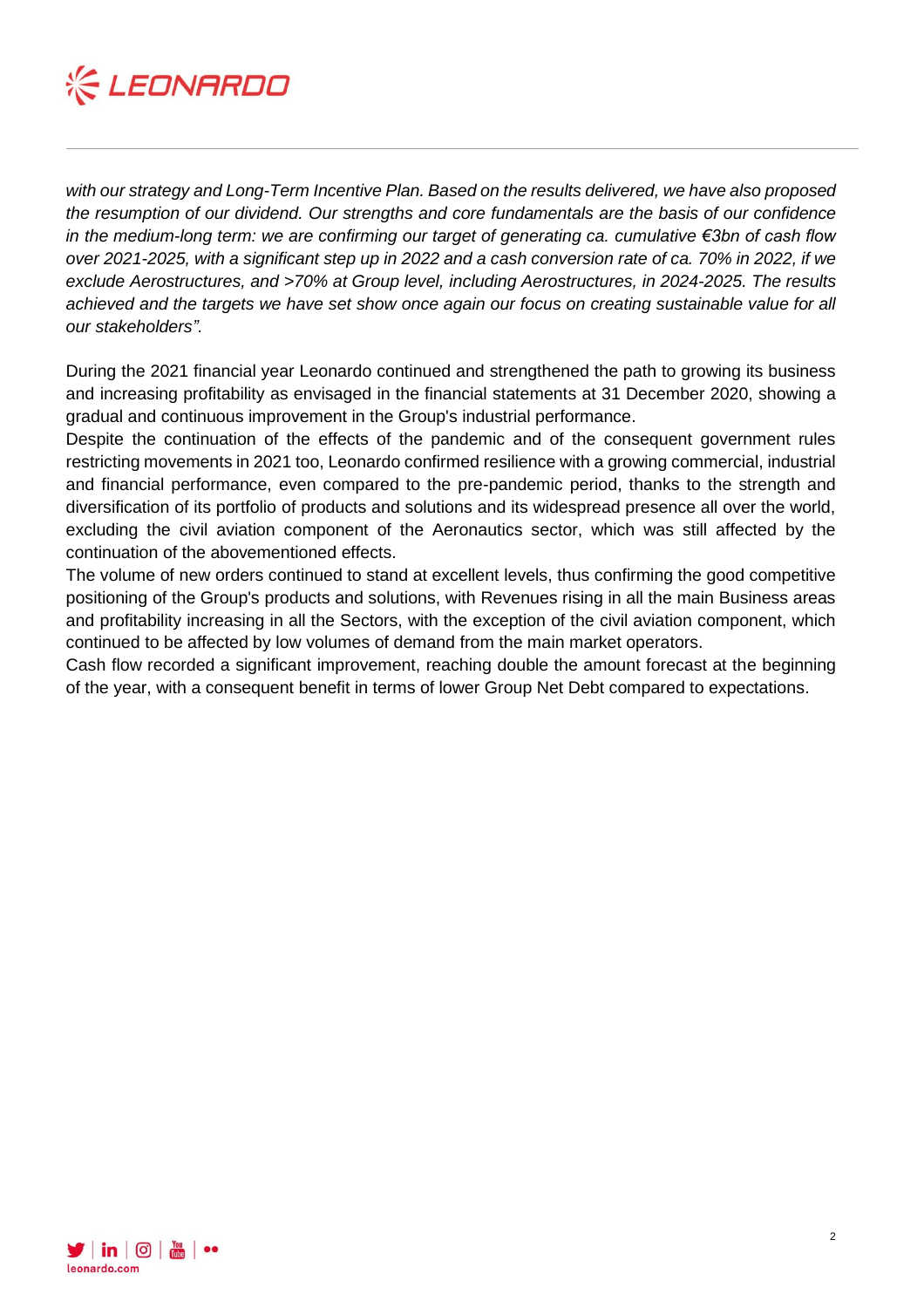

# 2021 Key Performance Indicator

| <b>Group</b><br>(Euro million)                         | 2020   | 2021   | Chg.     | Chg. %    |
|--------------------------------------------------------|--------|--------|----------|-----------|
| <b>New orders</b>                                      | 13,754 | 14,307 | 553      | 4.0%      |
| Order backlog                                          | 35,516 | 35,534 | 18       | 0.1%      |
| <b>Revenues</b>                                        | 13,410 | 14,135 | 725      | 5.4%      |
| EBITDA(*)                                              | 1,458  | 1,626  | 168      | 11.5%     |
| EBITA (**)                                             | 938    | 1,123  | 185      | 19.7%     |
| <b>ROS</b>                                             | 7.0%   | 7.9%   | 0.9 p.p. |           |
| $EBIT$ $(***)$                                         | 517    | 911    | 394      | 76.2%     |
| <b>EBIT Margin</b>                                     | 3.9%   | 6.4%   | 2.5 p.p. |           |
| <b>Net result before</b><br>extraordinary transactions | 241    | 587    | 346      | 143.6%    |
| <b>Net result</b>                                      | 243    | 587    | 344      | 141.6%    |
| <b>Group Net Debt</b>                                  | 3,318  | 3,122  | (196)    | $(5.9\%)$ |
| <b>FOCF</b>                                            | 40     | 209    | 169      | 422.5%    |
| <b>ROI</b>                                             | 11.3%  | 12.4%  | 1.1 p.p. |           |
| <b>ROE</b>                                             | 4.5%   | 10.0%  | 5.5 p.p. |           |
| <b>Workforce</b>                                       | 49,882 | 50,413 | 531      | 1.1%      |

*(\*) EBITDA this is EBITA before amortisation, depreciation (net of those relating to goodwill or classified among "non-recurring costs") and adjustments impairment.*

*(\*\*) EBITA is obtained by eliminating from EBIT the following items: any impairment in goodwill; amortisation and impairment, if any, of the portion of the purchase price allocated to intangible assets as part of business combinations, restructuring costs that are a part of defined and significant plans; other exceptional costs or income, i.e. connected to particularly significant events that are not related to the ordinary performance of the business.* 

*(\*\*\*) EBIT is obtained by adding to earnings before financial income and expense and taxes and taxes the Group's share of profit in the results of its strategic Joint Ventures (GIE-ATR, MBDA, Thales Alenia Space and Telespazio).*

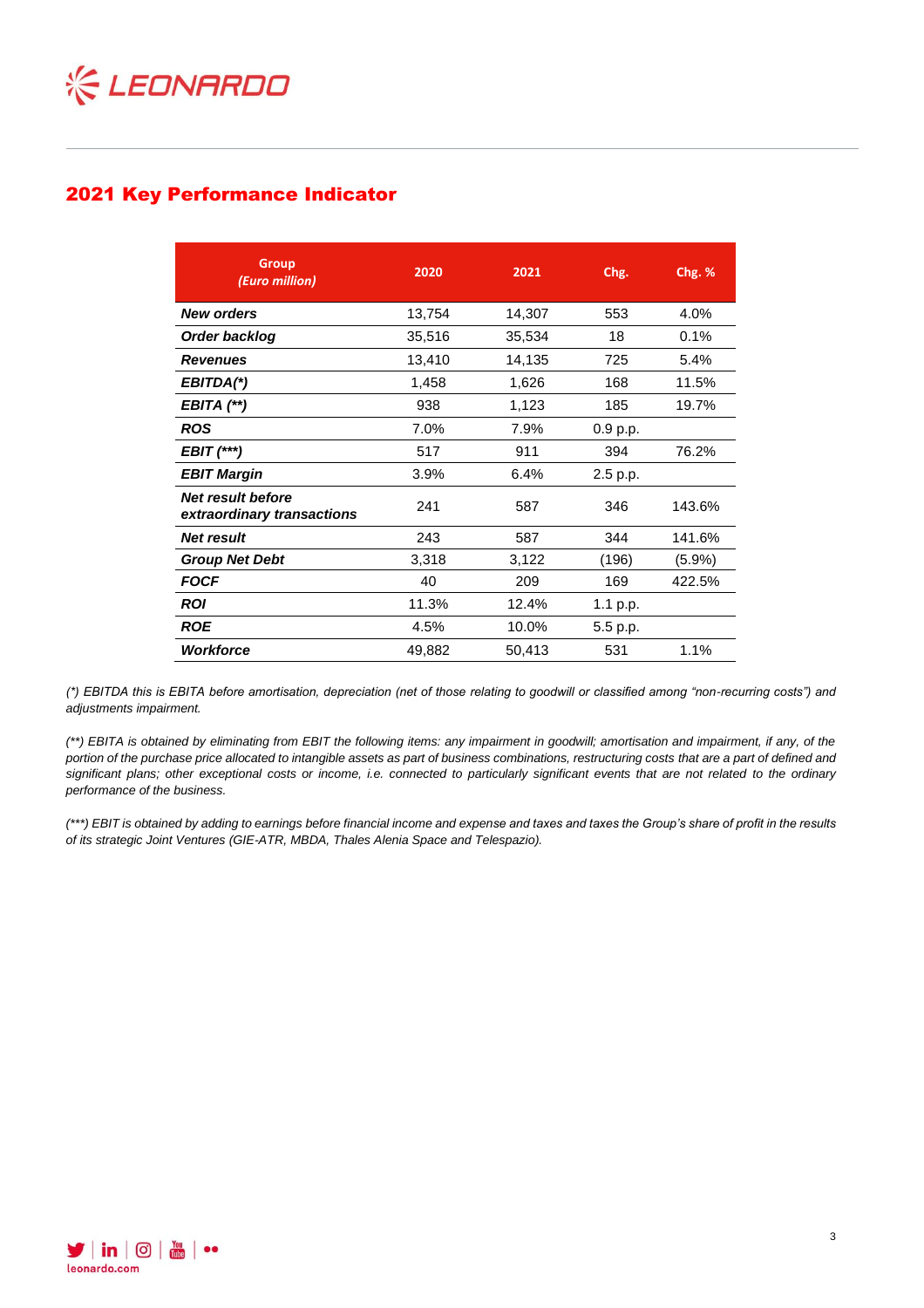

# Commercial Performance

The following graphs show the performance of the Group's ratios in the last 4 years; they highlight the continued growth achieved by the Group, with results above pre-pandemic levels, net of the Covid-19 impact on the civil aviation segment. It should be noted that the figure of New orders in 2018 was particularly high thanks to the acquisition by the Helicopters Division in that same year of the NH 90 Qatar contract worth €bil. 3.

In light of the aforementioned considerations, below is also provided the Pro-forma EBITA figure, excluding the Aerostructures component:



- **New Orders,** amounted to **EUR 14,307 million** confirming the growth trend recorded throughout 2021. The commercial performance of the Aeronautics Sector was excellent (+15%), with the Aircraft component that more than offset the expected downturn in the civil aviation business component. There was also growth in the Defense Electronics & Security sector, which benefitted from a significant positive performance by the European component of the sector, as will be seen below. Helicopters recorded new orders that remained substantially in line with the previous year, due to having gained the IMOS (Integrated Merlin Operational Support) order during the comparative period
- **Backlog,** amounted to **EUR 35,534 million**, ensures a coverage in terms of equivalent production equal to about 2.5 years

The value of New Orders showed an increase of 4% compared with 2020 and of 1.4% compared with 2019.

### Business Performance

- **Revenues,** amounted to **EUR 14,135 million**, the growth trend observed since the beginning of 2021 continued throughout the year, driven by the performance of the European component of Defense Electronics & Security, the *Aircraft* component of Aeronautics and - to a lesser extent - Helicopters. The aforesaid growth trend was only partly mitigated by the expected reduction in Aerostructures, which continued to be affected by the fall in production rates on the B787 and ATR programmes. Revenues showed an increase of 5.4% compared with 2020 and of 2.5% compared with 2019
- **EBITA,** amounted to **EUR 1,123 million,** (with a ROS of 7.9%) recorded a significant growth as a whole (20%), with a substantial increase in all business sectors, as a result of higher revenues and improved profitability, to which must also be added a higher contribution on the part of all the strategic Joint Ventures, with particular regard to the Space Alliance manufacturing sector and to the GIE ATR, due to a gradual resumption of deliveries. The pro-forma EBITA value of the Aerostructures component showed a sharp increase over 2020 (29.5%) and compared with 2019 (5.1%)

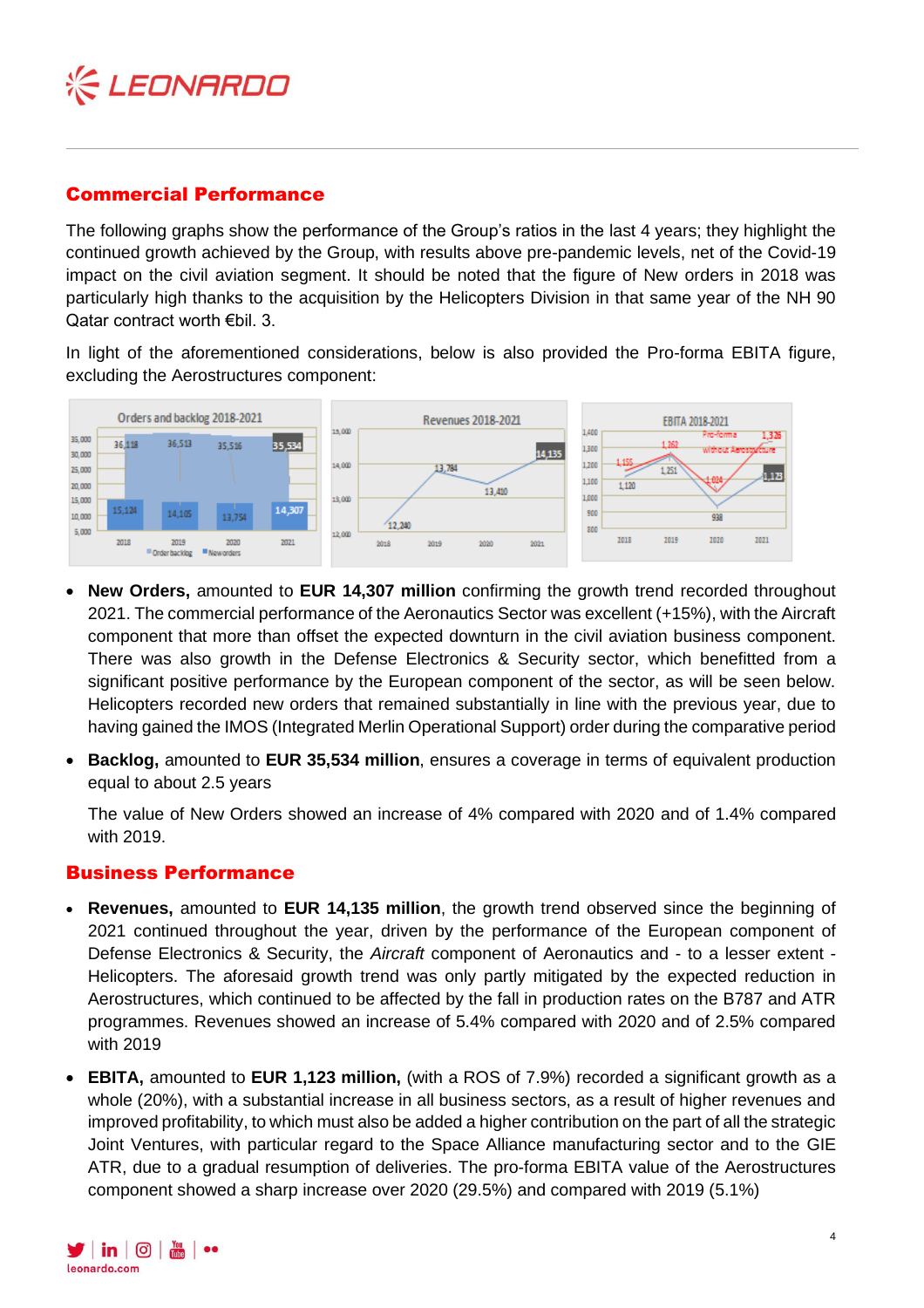

- **EBIT,** amounted to **EUR 911 million**, showed a very sharp increase of more than 76% compared to 2020 (€mil. 517), despite the Group continued to incur costs, for amounts substantially in line with the previous year, in complying with the Government's guidelines on health protection and the prevention of the spread of Covid-19. Furthermore, EBIT was affected by the impact of restructuring costs sustained under the agreements governing the early retirement of the *Aerostructures* division's workforce on a voluntary basis (approximately €mil. 70), as part of the broader reorganisation plan involving the Division, as well as of non-recurring costs associated with the settlement of the Indian case, following which Leonardo may gain a new commercial positioning in the area
- **Net Result before extraordinary transactions,** which posted a profit of **EUR 587 million**, recorded an increase of more than 140%, benefitting from the EBIT performance, as well as from a lower impact of financial costs; during the comparative period, the latter were heavily affected by the component linked to hedging the exposure to exchange risk and by the costs associated with the outstanding bond issues, which decreased during the period under consideration following a reduction in the bond exposure itself. The Net Result was also affected by the tax benefits arising from joining the tax concession schemes provided for in article 110 of Legislative Decree 104/2020 governing the realignment of tax values of goodwill

### Financial performance

- **Free Operating Cash Flow (FOCF),** equal to **EUR 209 million,** showed a significant improvement compared to 2020 (€mil. 40), confirming the positive trend that had already been observed during the first three quarters of the year
- **Group Net Debt,** of **EUR 3,122 million,** showed an improvement compared to 31 December 2020 (€mil. 3,318), mainly as a result of the positive FOCF result, which also included the effects of strategic investments made during the period ( $\epsilon$ mil. 19) and of the recognition of liabilities for new lease agreements entered into in the year for €mil. 63



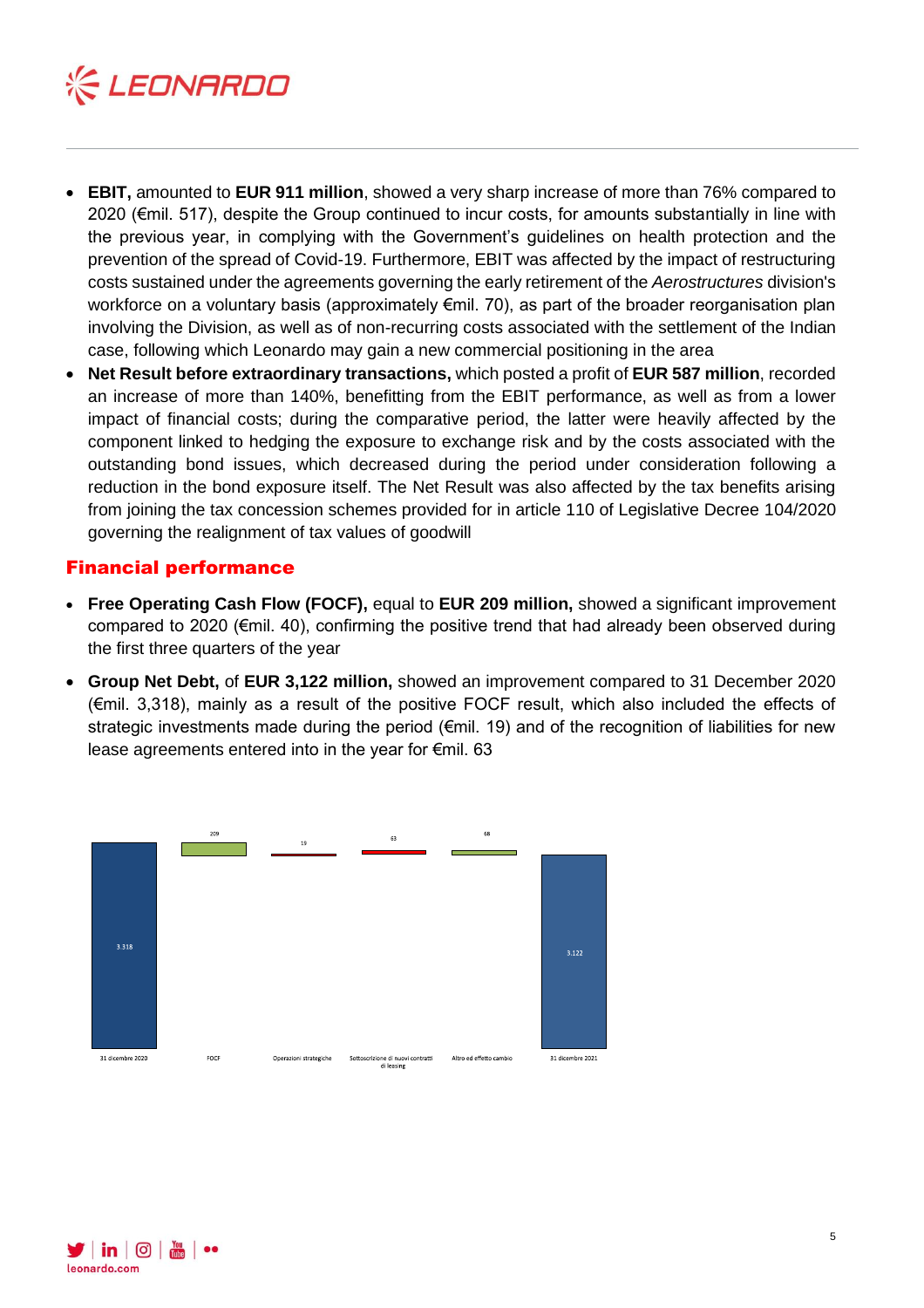

# ESG Key Performance Indicators

|                                                                         | 2020   | 2021   | Chg.       |
|-------------------------------------------------------------------------|--------|--------|------------|
| <b>Social</b>                                                           |        |        |            |
| Workforce (no.)                                                         | 49,882 | 50,413 | 1.1%       |
| Employees under 30 on total employees (%)                               | 10.3   | 10.4   | $0.1$ p.p. |
| Women in managerial positions on total managers and junior managers (%) | 17.3   | 18.0   | 0.7 p.p.   |
| Hires under 30 on total hires (%)                                       | 40.9   | 42.2   | 1.3 p.p.   |
| Women hires on total hires (%)                                          | 23.1   | 23.7   | 0.6 p.p.   |
| Women hires with STEM degree on total hires with STEM degree            | 15.9   | 19.4   | 3.5 p.p.   |
| Average hours of training per employee (no.)                            | 16.2   | 31.8   | 96.5%      |
| Injury rate (injuries per 1,000,000 worked hours)                       | 2.60   | 2.91   | 11.7%      |
| Employees at ISO 45001-certified sites on total employees (%)           | 75     | 78     | 3 p.p.     |
| <b>Innovation</b>                                                       |        |        |            |
| Total R&D expenses (€ million)                                          | 1,646  | 1,803  | 9.5%       |
| of which self-funded                                                    | 559    | 584    | 4.5%       |
| Computing power per capita (Gigaflops on no. of Italian employees)      | 198    | 194    | $(2.0\%)$  |
| Data storage capacity per capita (Gigabyte on no. of Italian employees) | 874    | 857    | $(1.9\%)$  |
| <b>Environmental</b>                                                    |        |        |            |
| Energy consumption intensity (MJ/euro) on revenues                      | 0.41   | 0.40   | $(3.0\%)$  |
| Water withdrawals intensity on revenues $(I/E)$                         | 0.39   | 0.42   | 7.0%       |
| Waste produced intensity on revenues $(g/\epsilon)$                     | 2.57   | 2.11   | (17.8%)    |
| Scope I and II CO2 emissions intensity on revenues (g/€) market based   | 31.52  | 22.99  | (27.1%)    |
| Scope I and II CO2 emissions intensity on revenues (g/€) location based | 45.39  | 33.88  | (25.4%)    |
| Employees at ISO 14001-certified sites on total employees (%)           | 76     | 77     | 1 p.p.     |

# DIVIDEND

Leonardo's Board of Directors has resolved to propose to the Shareholders' Meeting the distribution of a dividend of 0.14 euro, from the profit of the year 2021, gross of any withholding taxes. This dividend would be payable as of June 22, 2022, with ex-dividend date (coupon no. 12) on June 20, 2022 and record date (i.e. the date of entitlement to the dividend payment pursuant to art. 83-terdecies of TUF) June 21, 2022. The above with reference to each share of common stock that will be outstanding on the ex-dividend date, excluding the own shares held on that date, without prejudice to the regime of those that will be effectively assigned, pursuant to the current incentive plans, during the current year.

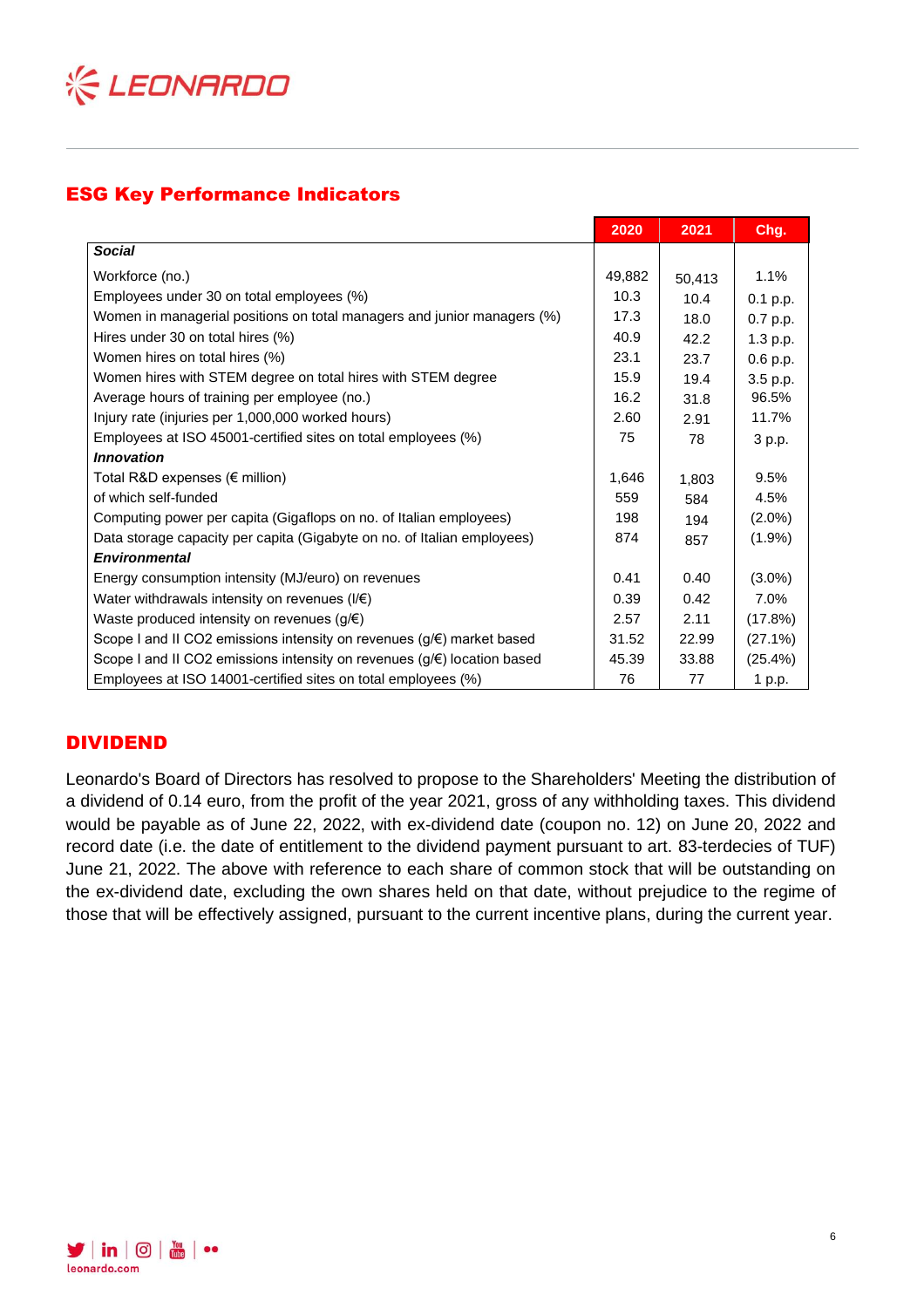

## 2022 Guidance

**The expected 2022 performance reaffirms the resumption of the sustainable growth path accompanied by increasing profitability**. The civil business will continue to be heavily affected by the effects of the pandemic, despite the gradual recovery.

**Based on the current assessment of the effects deriving from the geopolitical and global health situation on the supply chain and the global economy and assuming no additional major deterioration, Leonardo expects to deliver:**

• **New Orders (approx. € 15 billion),** confirming a strong positioning of the Group's products and solutions and the ability to effectively be present and penetrate in key markets;

• **Revenues of € 14.5-15 billion,** up compared to 2021 thanks to the contribution of new orders and the delivery of portfolio activities on defence/governmental programmes;

• **increasing profitability, with EBITA (\*) of € 1,180-1,220 million,** driven by the growth in volumes and continued solid industrial profitability of the main business areas, despite the mix effect of programmes still under development and growing shares of prime contractor revenues; the estimate reflects also continued pressure in the civil sector, mainly Aerostructures and GIE-ATR;

• **FOCF of approx. € 500 million,** with the defence/governmental business that guarantees solid cash generation while the cash absorption by the Aerostructures continues, despite being slightly lower than 2021;

• **Group Net Debt of approx. € 3.1 billion,** includes the acquisition of 25.1% stake in Hensoldt, the assumptions of some business disposals and the expected payment of dividends

|                       |                  | <b>FY2021A</b> | <b>FY2022</b><br>Guidance** |
|-----------------------|------------------|----------------|-----------------------------|
| <b>New Orders</b>     | $(\in$ bn)       | 14.3           | ca. 15                      |
| <b>Revenues</b>       | $(\in$ bn)       | 14.1           | $14.5 - 15$                 |
| <b>EBITA</b>          | $(\epsilon$ mln) | 1,123          | 1,180-1,220*                |
| <b>FOCF</b>           | $(\epsilon$ mln) | 209            | ca. 500                     |
| <b>Group Net Debt</b> | $(\in$ bn)       | 3.1            | ca. 3.1                     |

\* Including COVID-related costs previously included among non recurring costs below EBITA

\*\*Excluding the impacts of geopolitical and public health situation on the supply-chain and global economy Assuming €/USD exchange rate at 1.18 and €/GBP exchange rate at 0.90

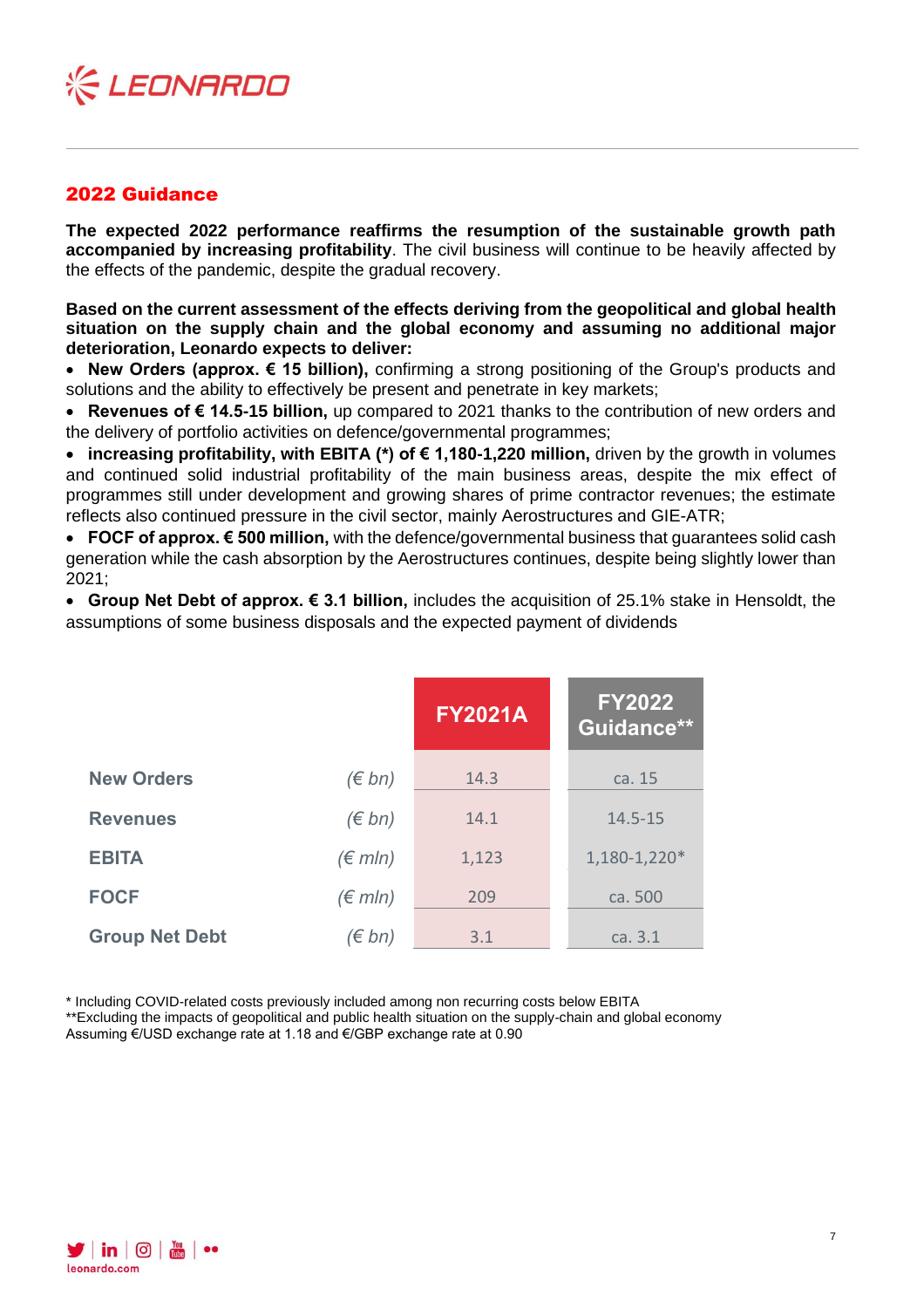

# Significant recent developments

Following the offensive launched by the Russian government against Ukraine, profound changes in the context of the world's geopolitical and economic equilibrium are looming up.

On the one hand, the process of integration and creation of a European Defence and Security and, at the same time, the increase in defence spending in EU and neighboring countries could be accelerated, creating opportunities for companies operating in the sector. On the other hand, Ukraine and Russia currently represent high-risk counterparts, partly due - in the case of Russia - to the numerous logistical and economic sanctions imposed by the European Union, other countries and other international bodies.

Leonardo currently has no significant exposure to these two countries. Specifically, the balance sheet exposure at 31 December 2021 to Ukraine is zero and the net balance sheet exposure to operators directly affected by the sanction regime against Russia is approximately €mil. 30. The order backlog with Russia is about €mil. 25, while the backlog with Ukraine is about €mil. 8.

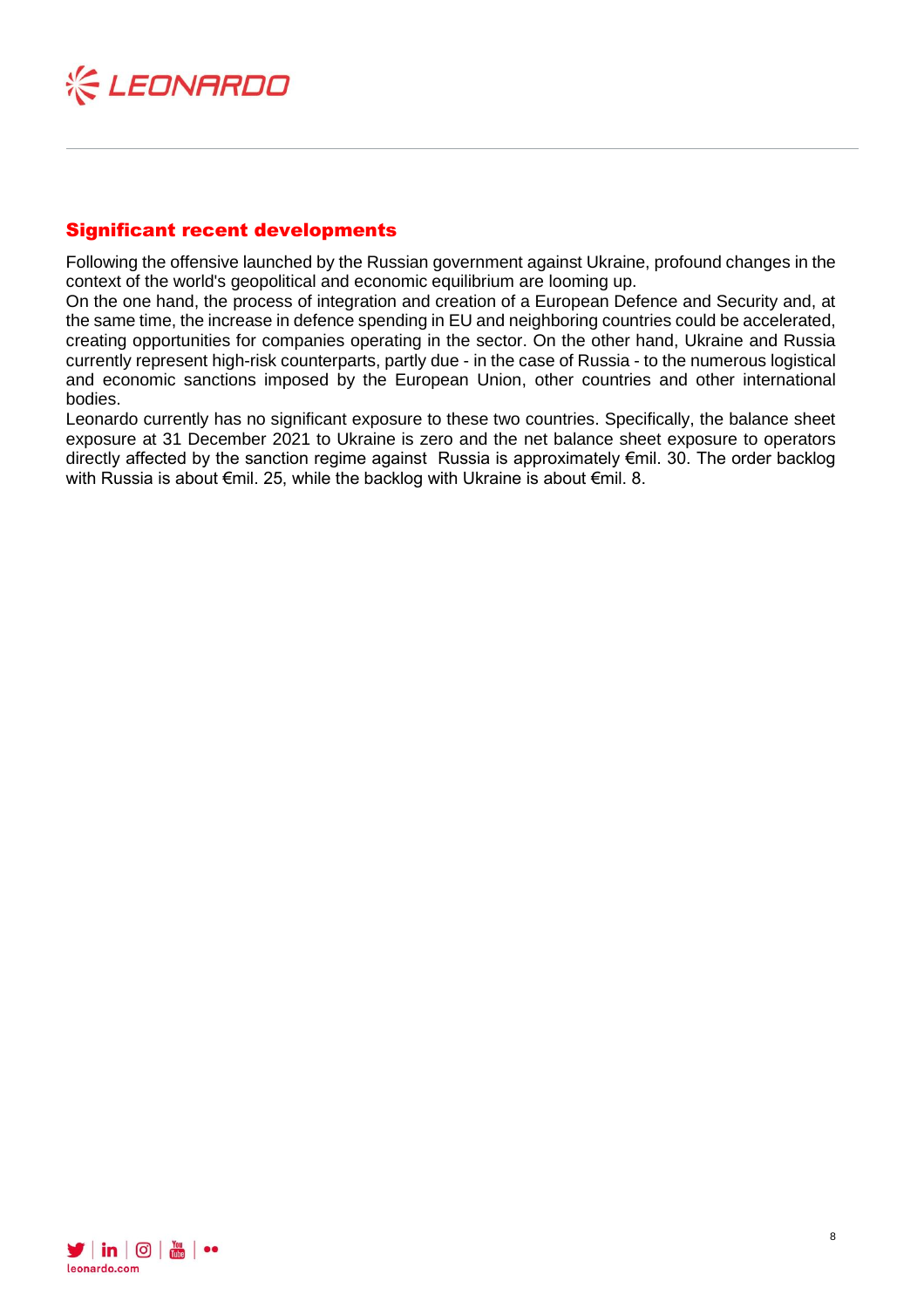

# SECTOR PERFORMANCE

| 2020<br>(Euro million)         | <b>New</b><br><b>Orders</b> | Order<br><b>Backlog</b>  | <b>Revenues</b>          | <b>EBITA</b> | <b>ROS</b> |
|--------------------------------|-----------------------------|--------------------------|--------------------------|--------------|------------|
| Helicopters                    | 4,494                       | 12,377                   | 3,972                    | 383          | 9.6%       |
| Defence Electronics & Security | 7,374                       | 13,449                   | 6,525                    | 537          | 8.2%       |
| Aeronautics                    | 2,552                       | 10,696                   | 3,393                    | 200          | 5.9%       |
| Aircraft (*)                   | 2,031                       |                          | 2,634                    | 355          | 13.5%      |
| Aerostructures (*)             | 581                         |                          | 819                      | (86)         | (10.5%)    |
| <b>GIE ATR</b>                 | ٠                           |                          | ٠                        | (69)         | n.a.       |
| Space                          |                             | $\overline{\phantom{0}}$ | $\overline{\phantom{0}}$ | 23           | n.a.       |
| Other activities               | 103                         | 87                       | 407                      | (205)        | $(50.4\%)$ |
| Eliminations                   | (769)                       | (1,093)                  | (887)                    |              | n.a.       |
| <b>Total</b>                   | 13,754                      | 35,516                   | 13,410                   | 938          | 7.0%       |

| 2021<br>(Euro million)         |                    | <b>New</b><br><b>Orders</b> | <b>Order</b><br><b>Backlog</b> | <b>Revenues</b>          | <b>EBITA</b> | <b>ROS</b> |
|--------------------------------|--------------------|-----------------------------|--------------------------------|--------------------------|--------------|------------|
| <b>Helicopters</b>             |                    | 4,370                       | 12,377                         | 4,157                    | 406          | 9.8%       |
| Defence Electronics & Security |                    | 7,579                       | 14,237                         | 6,944                    | 703          | 10.1%      |
| Aeronautics                    |                    | 2,945                       | 10,033                         | 3,622                    | 205          | 5.7%       |
|                                | Aircraft (*)       | 2,668                       |                                | 3,268                    | 432          | 13.2%      |
|                                | Aerostructures (*) | 365                         |                                | 442                      | (203)        | (45.9%)    |
|                                | <b>GIE ATR</b>     | $\overline{\phantom{a}}$    |                                |                          | (24)         | n.a.       |
| Space                          |                    | ٠                           | $\overline{\phantom{0}}$       | $\overline{\phantom{0}}$ | 62           | n.a.       |
| Other activities               |                    | 102                         | 48                             | 377                      | (253)        | $(67.1\%)$ |
| Eliminations                   |                    | (689)                       | (1, 161)                       | (965)                    |              | n.a.       |
| <b>Total</b>                   |                    | 14,307                      | 35,534                         | 14,135                   | 1,123        | 7.9%       |

| Change %                       |                    | <b>New</b><br><b>Orders</b> | <b>Order</b><br><b>Backlog</b> | <b>Revenues</b> | <b>EBITA</b> | <b>ROS</b>    |
|--------------------------------|--------------------|-----------------------------|--------------------------------|-----------------|--------------|---------------|
| <b>Helicopters</b>             |                    | $(2.8\%)$                   | 0.0%                           | 4.7%            | 6.0%         | 0.2 p.p.      |
| Defence Electronics & Security |                    | 2.8%                        | 5.9%                           | 6.4%            | 30.9%        | 1.9 p.p.      |
| Aeronautics                    |                    | 15.4%                       | $(6.2\%)$                      | 6.7%            | 2.5%         | $(0.2)$ p.p.  |
|                                | Aircraft (*)       | 31.4%                       |                                | 24.1%           | 21.7%        | (0.3 p.p.)    |
|                                | Aerostructures (*) | (37.2%)                     |                                | $(46.0\%)$      | $(136.0\%)$  | (35.4 p.p.)   |
|                                | <b>GIE ATR</b>     | n.a.                        |                                | n.a.            | 65.2%        | n.a.          |
| Space                          |                    | n.a.                        | n.a.                           | n.a.            | 169.6%       | n.a.          |
| Other activities               |                    | $(1.0\%)$                   | $(44.8\%)$                     | $(7.4\%)$       | $(23.4\%)$   | $(16.7)$ p.p. |
| Eliminations                   |                    | 10.4%                       | $(6.2\%)$                      | $(8.8\%)$       | n.a.         | n.a.          |
| <b>Total</b>                   |                    | 4.0%                        | 0.1%                           | 5.4%            | 19.7%        | 0.9 p.p.      |

\*ante Sector eliminations

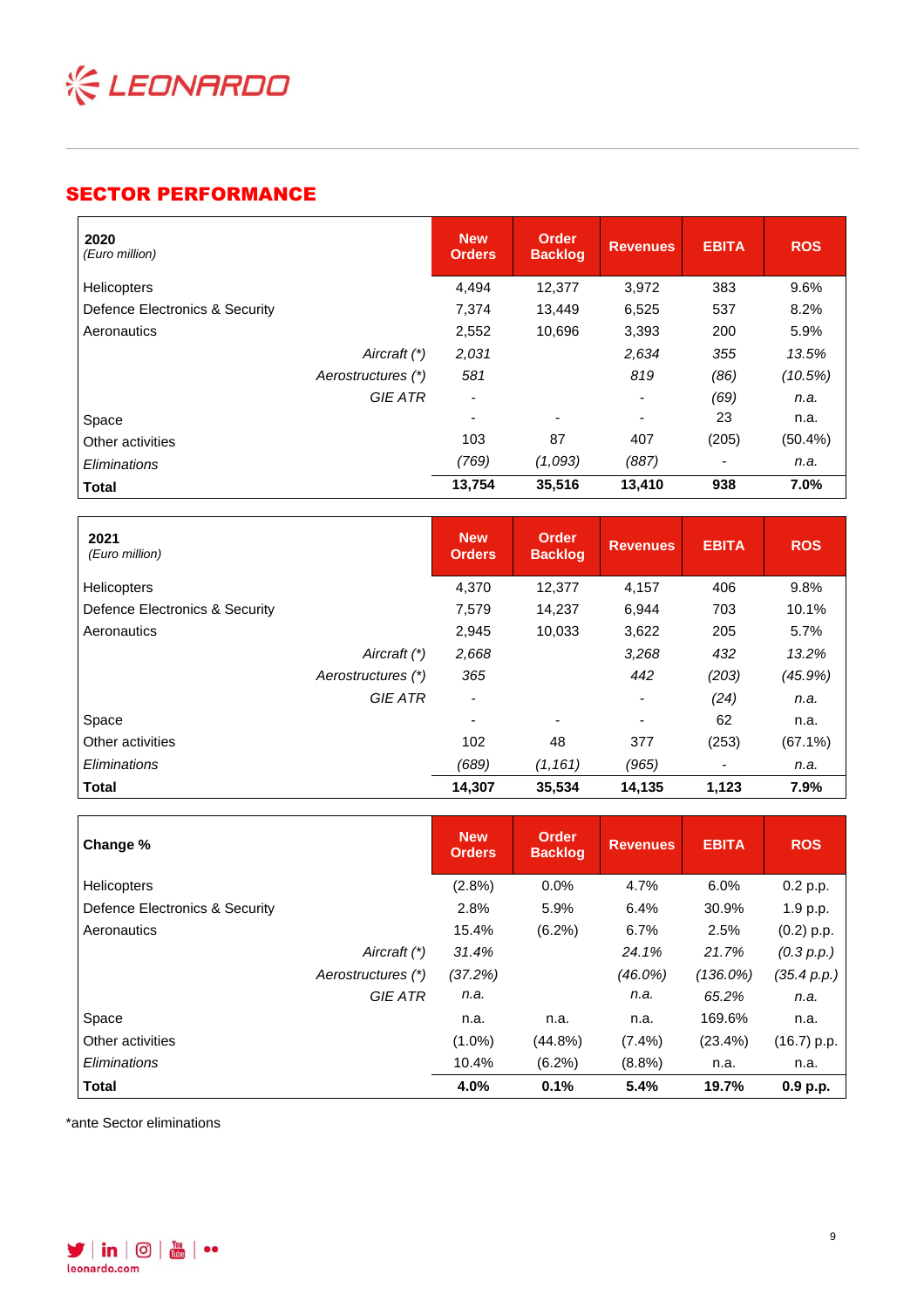

# **Helicopters**

Below is the performance of the sector during the last 4 years:



The performance in 2021 confirmed the growth trend in Revenues and EBITA, although on a scene that was still marked by the pandemic in the civil and commercial aviation business segments, which showed signs of recovery in terms of acquisitions. 128 new helicopters were delivered in 2021 (111 in 2020).

*New Orders*: They remained substantially in line, with the increase in new orders gained in the civil and commercial aviation sector offsetting a lower contribution given by those gained from government authorities, which was particularly significant during the comparative period. Among the main acquisitions for the period we must note:

- the second and third orders under the TH-73A (AW119) programme for the US Navy for a total of 72 helicopters;
- the second additional agreement for the completion of development activities and the supply of 4 series helicopters under the NEES (New Exploration and Escort Helicopter - Nuovo Elicottero da Esplorazione e Scorta) programme for the Italian Army;
- the contracts concerning the supply of 9 AW139 helicopters for the Saudi Royal Court in Saudi Arabia and of 16 AW139 helicopters for The Helicopter Company, a company established by the Public Investment Fund (PIF) as the first and only operator authorised for commercial flights in the Kingdom;
- contracts relating to the supply of 8 AW139 helicopters to the Finance Police in Italy;
- the contract signed within the scope of the Government-to-Government (G2G) agreement between Italy and Austria, for the supply of 18 AW169M LUHs (Light Utility Helicopters) intended for the Austrian Ministry of Defence;
- additional orders relating to the AW169 LUH programme for the Italian Carabinieri Corps and Army for a total of 17 helicopters;
- the contract relating to the 5-year extension of the WIST (Wildcat Integrated Support and Training) programme for the provision of logistic support and training services for the fleet of AW159 Wildcat helicopters to the UK Ministry of Defence

*Revenues*: they were on the rise due to increased work on orders gained from government authorities, in particular under the NH90 and TH-73A programmes for Qatar and the US Navy, as well as on the AW189/AW149 lines, which offset a slight decline in revenues expected in the civil and commercial aviation business segment, and specifically on the AW139 line.

*EBITA*: the increase was commensurate with higher revenue volumes, while profitability remained substantially in line with 2020.

*Outlook*: in 2022, revenue volumes are expected to grow, driven by the development of backlog activities on military/governmental programmes and a good flow of new orders. Profitability remained

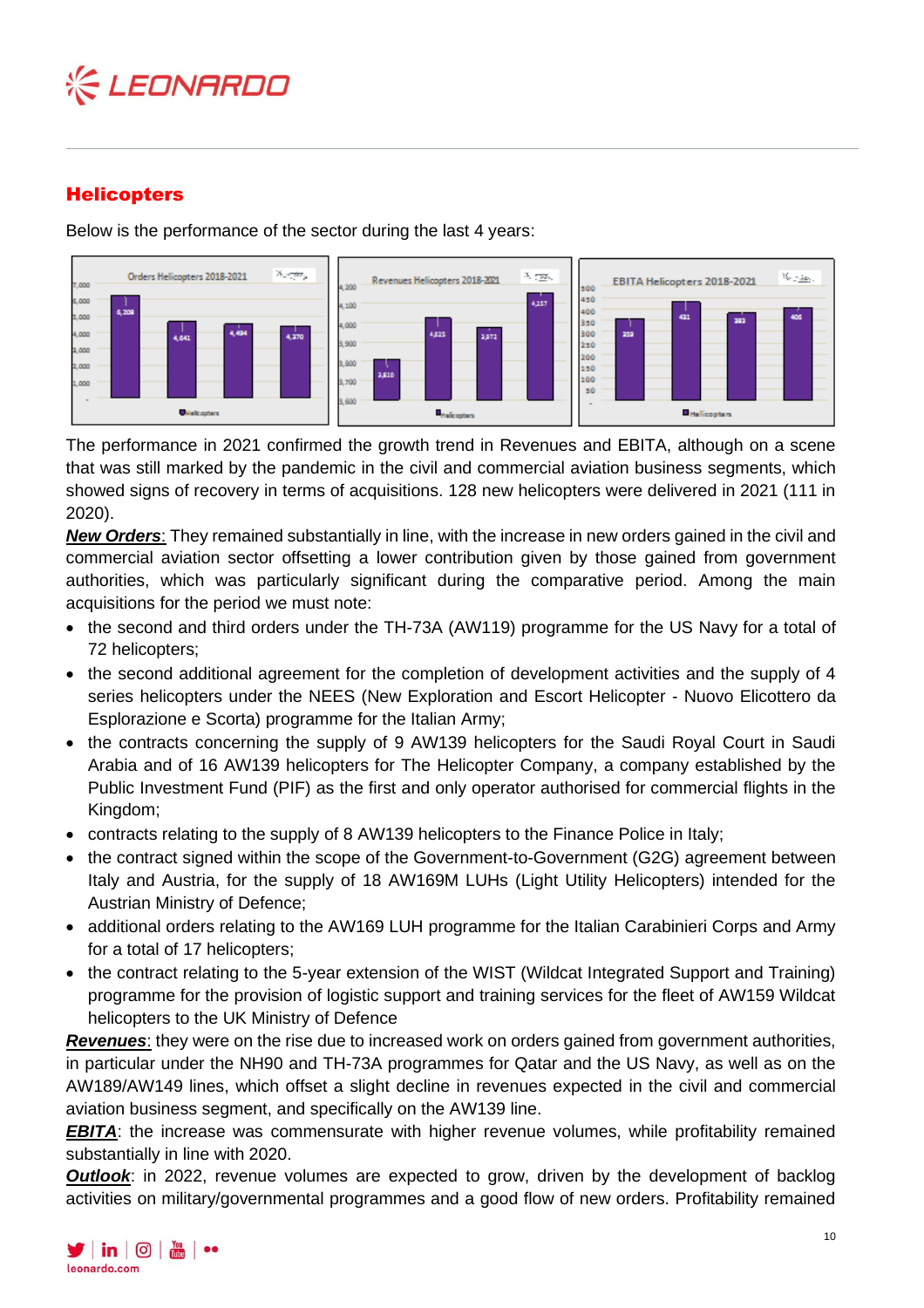

at good levels, also thanks to the initiatives to optimise industrial processes and improve the competitiveness of the main products, even though it was affected by a production mix characterised by growing activities on contracts acquired as prime contractor

## Defence Electronics & Security

Below is the performance of the sector during the last 4 years:



The 2021 results were marked by an excellent commercial performance, confirming the good positioning of the Sector's products and solutions, with revenues and profitability growing in all business areas, both for the European component and at Leonardo DRS.

| 2020<br>(Euro million) | <b>New</b><br><b>Orders</b> | <b>Revenues</b> | <b>EBITA</b> | ROS <sub>%</sub> |
|------------------------|-----------------------------|-----------------|--------------|------------------|
| Electronics - Europe   | 4,710                       | 4,147           | 360          | 8.7%             |
| Leonardo DRS           | 2,674                       | 2,414           | 177          | 7.3%             |
| Eliminations           | (10)                        | (36)            |              | n.a.             |
| <b>Total</b>           | 7,374                       | 6,525           | 537          | 8.2%             |
|                        |                             |                 |              |                  |
|                        |                             |                 |              |                  |
| 2021<br>(Euro million) | <b>New</b><br><b>Orders</b> | <b>Revenues</b> | <b>EBITA</b> | ROS <sub>%</sub> |
| Electronics - Europe   | 5,392                       | 4,519           | 485          | 10.7%            |
| Leonardo DRS           | 2,194                       | 2,434           | 218          | $9.0\%$          |

| Change %             | <b>New</b><br><b>Orders</b> | <b>Revenues</b> | <b>EBITA</b> | ROS <sub>%</sub> |
|----------------------|-----------------------------|-----------------|--------------|------------------|
| Electronics - Europe | 14.4%                       | $9.0\%$         | 34.7%        | 2.0 p.p.         |
| Leonardo DRS         | $(18.0\%)$                  | 0.8%            | 23.2%        | 1.7 p.p.         |
| Eliminations         | 30.0%                       | 75.0%           | n.a.         | n.a.             |
| Total                | 2.8%                        | 6.4%            | 30.9%        | 1,9 p.p.         |

**Total 7,579 6,944 703 10.1%**

*Average €/USD exchange rate: 1,1827 (2021) e 1,1422 (2020)*

*New Orders***:** they showed an increase compared to 2020, which had benefited from substantial acquisitions during the last quarter, with particular regard to Electronics in Europe. Among the major orders that characterised the excellent commercial performance were the supply of equipment for two

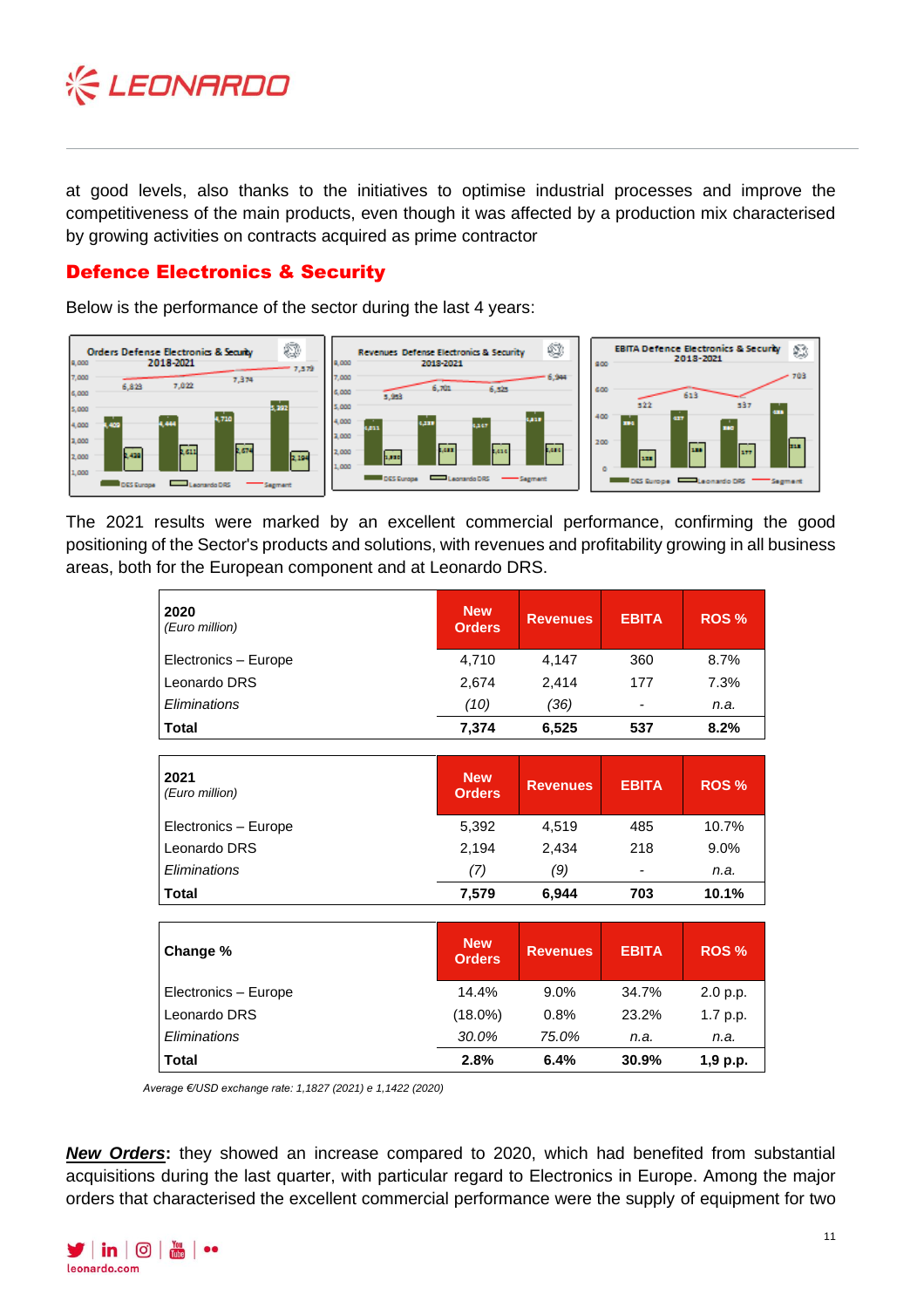

U212 Near Future Submarines (NFSs), which will join the Italian Navy's fleet as from 2027 and, within the scope of the broader Quadriga programme, the order for the supply of radars and air protection systems to equip the 38 Typhoon aircraft intended to replace the Tranche 1 planes that are currently provided to the German Ministry of Defence.

As part of the broader VBM plus programme, the Group gained an order to upgrade the firing system and supply a new digital intercom and a completely updated CIS system, as well as of the new Command and Control C2D/N EVO system.

In the **Cyber** field, there was an order for Phase 4 of the SICOTE (Sistema di Controllo del Territorio, Territory Control System) programme, which focuses on innovative solutions to support the institutional operations of the Carabinieri Corps and the Defence General Staff.

In the field of **Automation**, we must note the order to strengthen the logistics management of baggage handling systems, which will be equipped with security technology approved by the European Civil Aviation Conference (ECAC) for 10 Spanish airports.

Finally, as regards **Leonardo DRS**, additional orders were gained for the production of modular hardware systems known as Mounted Family of Computer Systems (MFoCS) to be installed on ground combat vehicles intended to support manoeuvrability and logistics for the US Army, as were the M-SHORAD (Maneuver-Short Range Air Defense) order for the initial supply of a Mission Equipment Package, which will be integrated into heavy Stryker-type vehicles and which will enable the neutralisation of low-altitude aerial threats, including remotely-controlled drones.

*Revenues*: showed an increase both in the European component, which had been affected by the application of measures to contain COVID-19 infection during the previous year, and at Leonardo DRS, excluding the unfavourable effect of the USD/€ exchange rate.

*EBITA*: there was an increase due to higher volumes and improved profitability compared to the values posted in 2020, which had been affected, particularly with regard to the European component, by the effects of the application of measures to contain COVID-19 infection. Leonardo DRS recorded results that showed marked growth, thus confirming the upward trend in profitability due to the entry into production of certain development programmes.

*Outlook:* in 2022, a further recovery is expected compared to the first period of pandemic, with revenue volumes growing and an improvement in profitability as a result of the continued focus on programme execution and cost containment, although with a mix of activities that are still characterised by programmes under development

|                                   | <b>New</b><br><b>Orders</b> | <b>Revenues</b> | <b>EBITA</b> | ROS <sub>%</sub> |
|-----------------------------------|-----------------------------|-----------------|--------------|------------------|
| Leonardo DRS $(\$$ mln $) - 2020$ | 3.054                       | 2.757           | 202          | 7.3%             |
| Leonardo DRS $(\$$ mln $) - 2021$ | 2.595                       | 2.879           | 258          | 9.0%             |

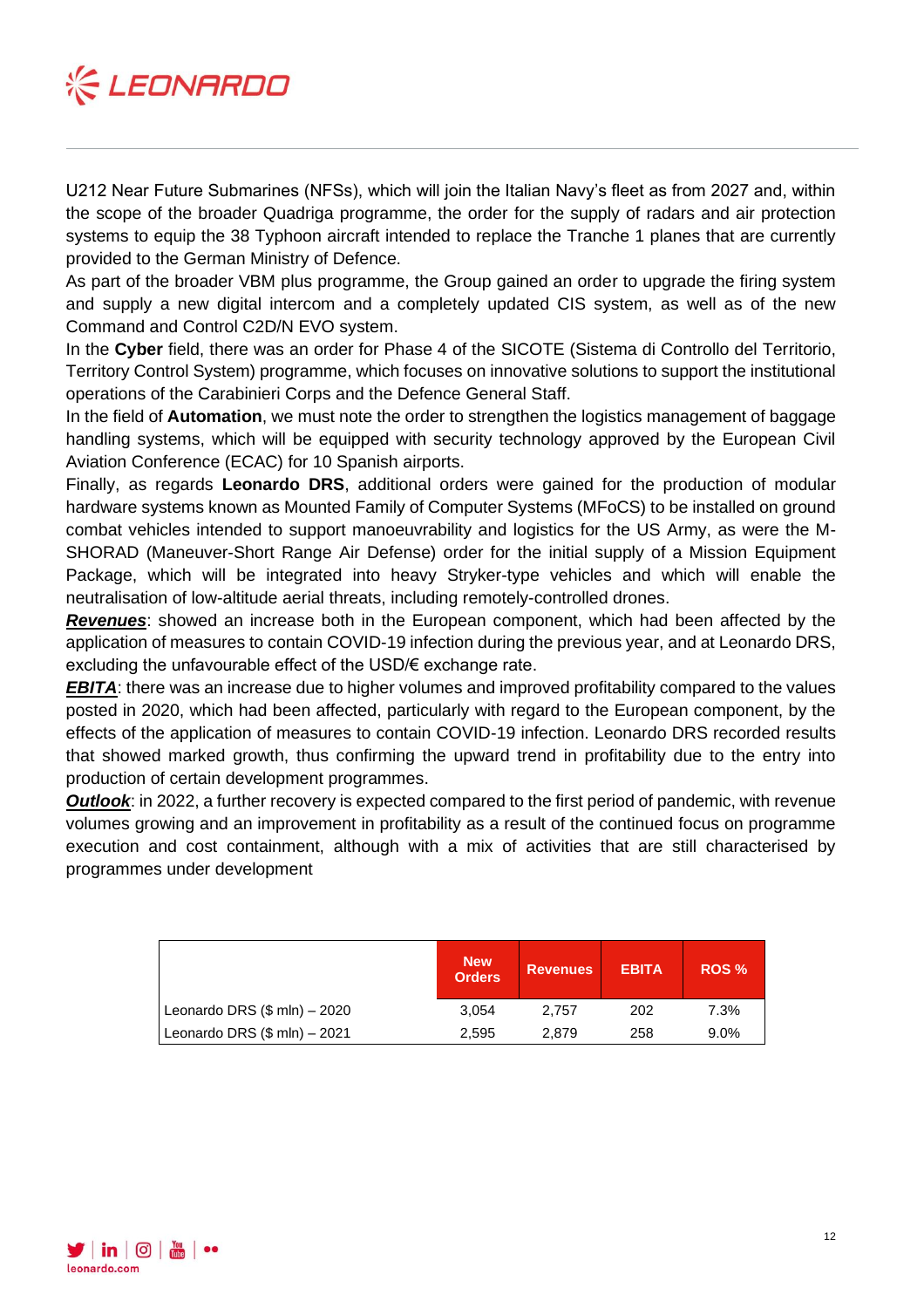

# Aeronautics

Below is the performance of the sector during the last 4 years:



The Sector showed an excellent performance in the military business area, while also recording the first signs of recovery in the regional transport sector, with the GIE-ATR consortium that recognised an increase in terms of deliveries and orders. The Aerostructures Division continued working at lower capacity due to the slow recovery of the civil aviation business of major customers (Boeing and Airbus).

| 2020<br>(Euro million) | <b>New</b><br><b>Orders</b> | <b>Revenues</b>          | <b>EBITA</b>             | ROS <sub>%</sub> |
|------------------------|-----------------------------|--------------------------|--------------------------|------------------|
| Aircraft               | 2,031                       | 2,634                    | 355                      | 13.5%            |
| Aerostructures         | 581                         | 819                      | (86)                     | (10.5%)          |
| <b>GIE ATR</b>         | $\overline{\phantom{0}}$    | $\overline{\phantom{0}}$ | (69)                     | n.a.             |
| Eliminations           | (60)                        | (60)                     | $\overline{\phantom{a}}$ | n.a.             |
| <b>Total</b>           | 2,552                       | 3,393                    | 200                      | 5.9%             |

| 2021<br>(Euro million) | <b>New</b><br>Orders     | <b>Revenues</b> | <b>EBITA</b> | ROS <sub>%</sub> |
|------------------------|--------------------------|-----------------|--------------|------------------|
| Aircraft               | 2,668                    | 3,268           | 432          | 13.2%            |
| Aerostructures         | 365                      | 442             | (203)        | $(45.9\%)$       |
| l GIE ATR              | $\overline{\phantom{0}}$ |                 | (24)         | n.a.             |
| Eliminations           | (88)                     | (88)            | ٠            | n.a.             |
| ∣ Total                | 2,945                    | 3,622           | 205          | 5.7%             |

| Change %       | <b>New</b><br><b>Orders</b> | <b>Revenues</b> | <b>EBITA</b> | ROS <sub>%</sub> |
|----------------|-----------------------------|-----------------|--------------|------------------|
| Aircraft       | 31.4%                       | 24.1%           | 21.7%        | $(0.3)$ p.p.     |
| Aerostructures | (37.2%)                     | $(46.0\%)$      | $(136.0\%)$  | $(35.4)$ p.p.    |
| <b>GIE ATR</b> | n.a.                        | n.a.            | 65.2%        | n.a.             |
| Eliminations   | (46.7%)                     | (46.7%)         | n.a.         | n.a.             |
| <b>Total</b>   | 15.4%                       | 6.7%            | 2.5%         | $(0.2)$ p.p.     |

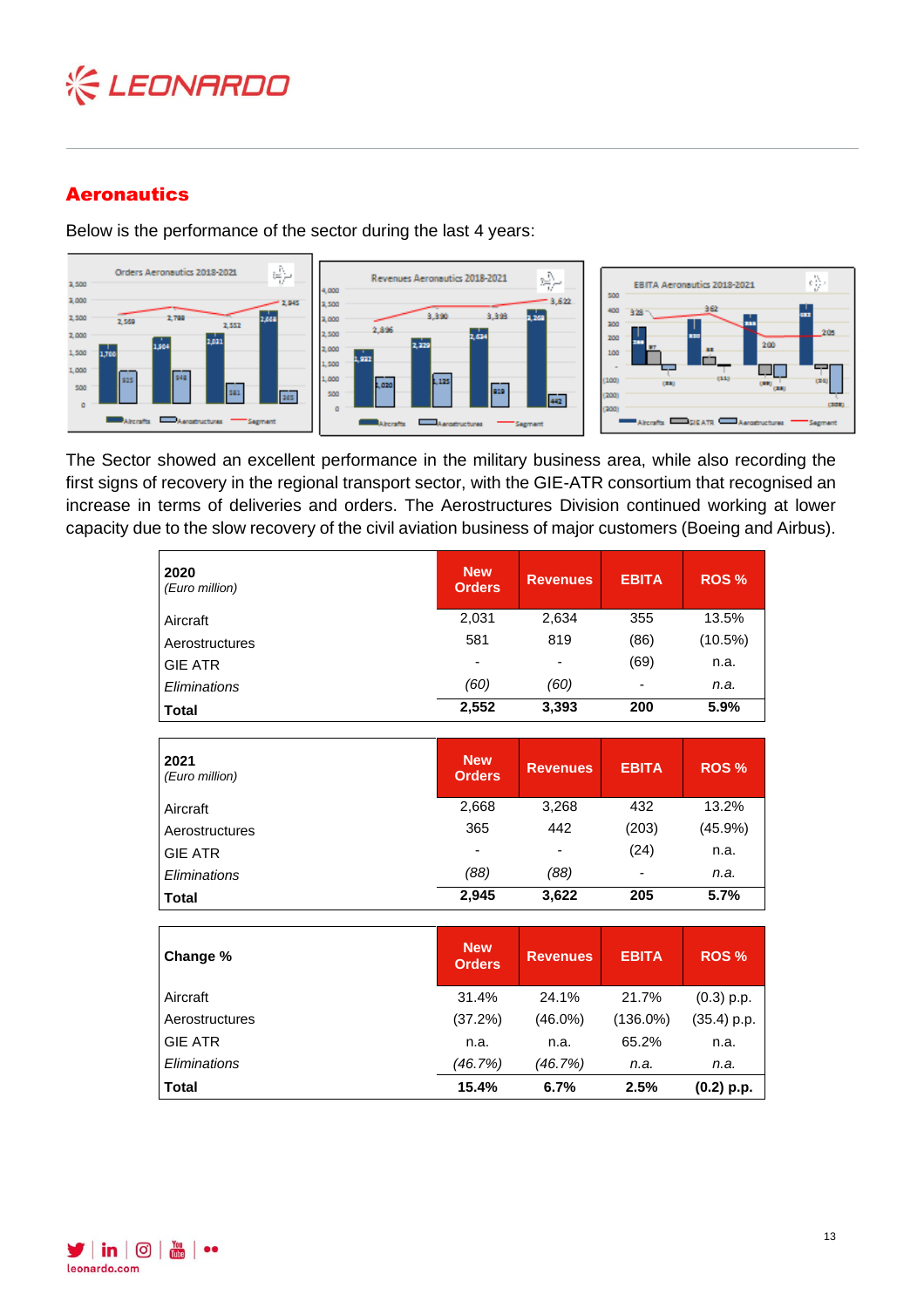

### **Aircraft**

From a production point of view for military programmes, 43 wings and 12 final assemblies were delivered to Lockheed Martin under the F-35 programme (37 wings and 7 final assemblies delivered in 2020). Furthermore, we must note the first 2 deliveries of Typhoon aircraft to Kuwait.

*New Orders:* acquired substantial export orders for 16 M-346 aircraft, in addition to further orders on the JSF (Joint Strike Fighter) and logistic support programmes for Typhoon aircraft

*Revenues*: higher production volumes in the Division, specifically on the line of M-346 trainers and the Kuwait programme

*EBITA*: it benefitted from higher volumes, confirming the high level of profitability

*Outlook:* for the Division, revenue volumes are expected to increase further thanks to the growth of the activities on the proprietary platforms (M-345, M-346 and C-27J), while strong contributions are confirmed from the F35 and EFA Kuwait programmes (9 additional deliveries are expected in addition to the first 2 in 2021)

### **Aerostructures**

From a production point of view, 28 fuselage sections and 16 stabilisers were delivered under the B787 programme (105 fuselages and 72 stabilisers were delivered in 2020) and 15 fuselages were delivered under the ATR programme (26 in 2020).

*New Orders:* The Division was affected by the lack of new orders from customers Boeing (B787 programme) and the GIE consortium, receiving orders only from customer Airbus on the A220 and A321 programmes, which confirmed the growth trend, while demand for B767 remained stable.

*Revenues*: a decline in the Division, which was affected by a reduction in the production rates of the B787 and ATR programmes.

*EBITA:* expected reduction in business volumes and the consequence of the production sites working at lower capacity led to the Aerostructures Division recording a sharply lower result compared to 2020. *Outlook:* for the Civil sector, the trend in 2022 will still be heavily conditioned by the effects of the pandemic, with repercussions on production activities associated with the drop in customer demand. In particular, in the Aerostructures Division, a slight increase is expected in the volumes for Airbus only. A recovery trend is confirmed for the GIE consortium in relation to the ATR programme.

#### GIE-ATR

*EBITA: the consortium* recorded improved results due to cost reduction measures and an increase in deliveries (31 deliveries in 2021 compared to 10 in 2020)

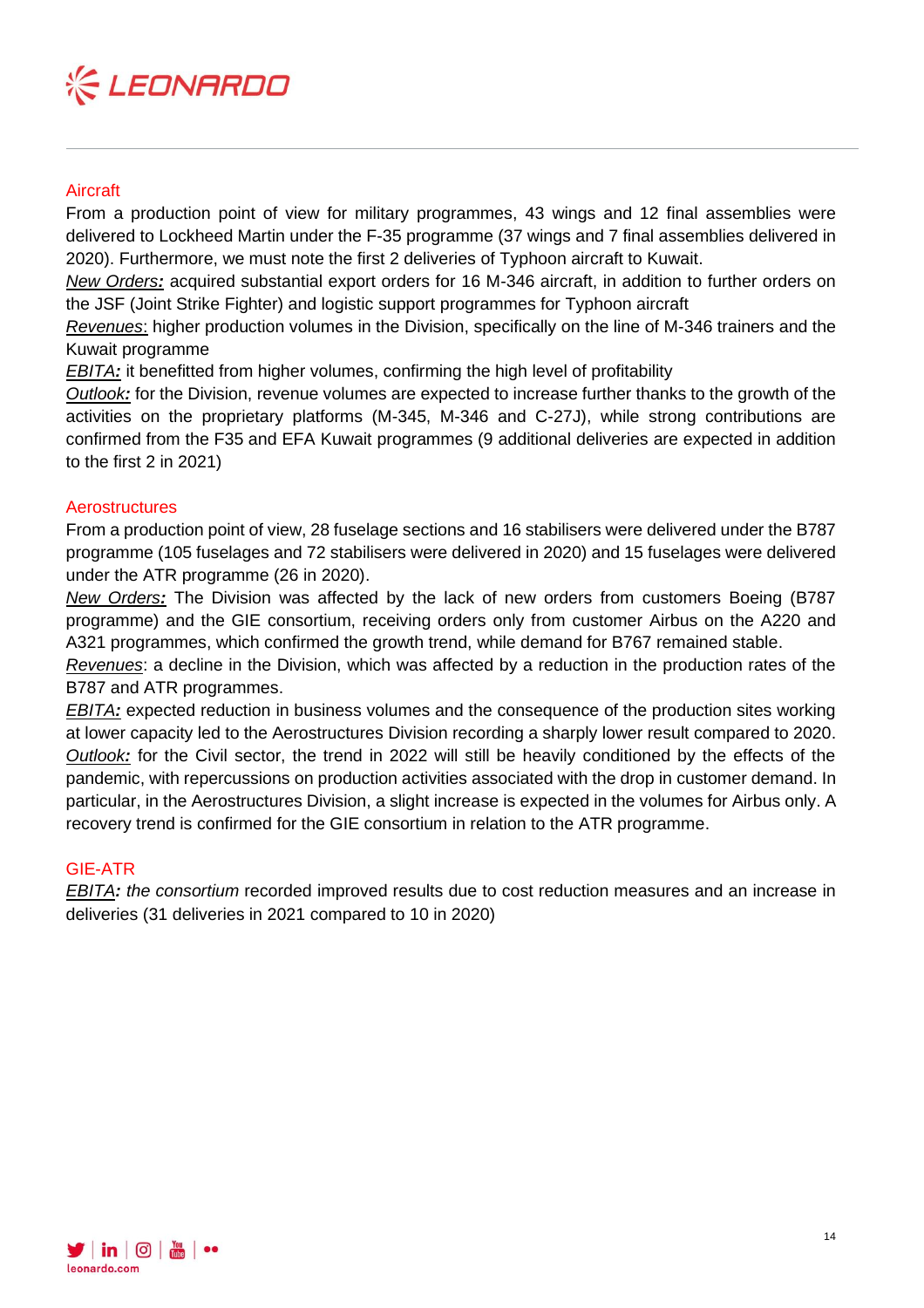

### Space

Below is the performance on the sector during the last 4 years:



In 2021, the sector recorded values, in terms of key indicators, which were well above those of 2020, the year in which the effects of the pandemic had heavily affected its commercial performance, production volumes and profitability, specifically in the manufacturing segment.

The results of operations showed a sharp increase. In the manufacturing segment, thanks to revenues going back to pre-pandemic levels, a marked increase in profitability that was also due to a greater reduction of extra costs on telecommunications programmes, and the excellent performance of the Observation, Exploration and Navigation domain and in particular of TAS Italia.

There was also progress with the satellite services business segment, which recorded a solid performance this year too and extraordinary volumes of orders that was such as to guarantee a substantial order backlog to support volumes in the years to come.

To the aforesaid industrial performance must be added the significant economic benefit recorded on the Italian component of the manufacturing business arising from the effects of the realignment of the tax value of goodwill, in accordance with the concession schemes provided under the Decree on "Urgent measures to support and relaunch economy", as converted with amendments into Law 126 of 13 October 2020 and the subsequent Budget Law 2021.

*Outlook:* 2022 is expected to be characterised by growing business volumes supported by a robust backlog and improving operating profitability, especially on the manufacturing segment, which has been steadily recovering, albeit in a fiercely competitive context in terms of prices, timing of execution and innovation, particularly in the telecommunications domain. Solid fundamentals are confirmed for the satellite services segment in Europe and Latin America at commercial and operating level.

# Industrial transactions

- *Acquisition of GEM Elettronica*. On 27 January Leonardo signed a contract with GEM Investment S.r.l. and two minority quotaholders in order to acquire 30% of GEM Elettronica S.r.l. ("GEM") for a consideration of €mil. 5. The company operates in the field of short- and medium-range sensors, navigation radar and coastal surveillance, which are a business that is highly complementary to the Group's products. Under a call / put option scheme, Leonardo will also be entitled to become the majority shareholder (from 65% to 100%) within 3 to 6 years. The closing of the transaction took place on 14 April 2021
- *Acquisition of DPI S.r.l..* In February, Leonardo acquired a quota of 63% in DPI, a company specialising in the design, production and sale of personal and environmental protective equipment, through its subsidiary Larimart. As a result of this transaction, Leonardo's operations have been strengthened in the sector of technologies for personal protection and key infrastructure, thus reinforcing its footprint in the development of products and solutions for the security, emergency and

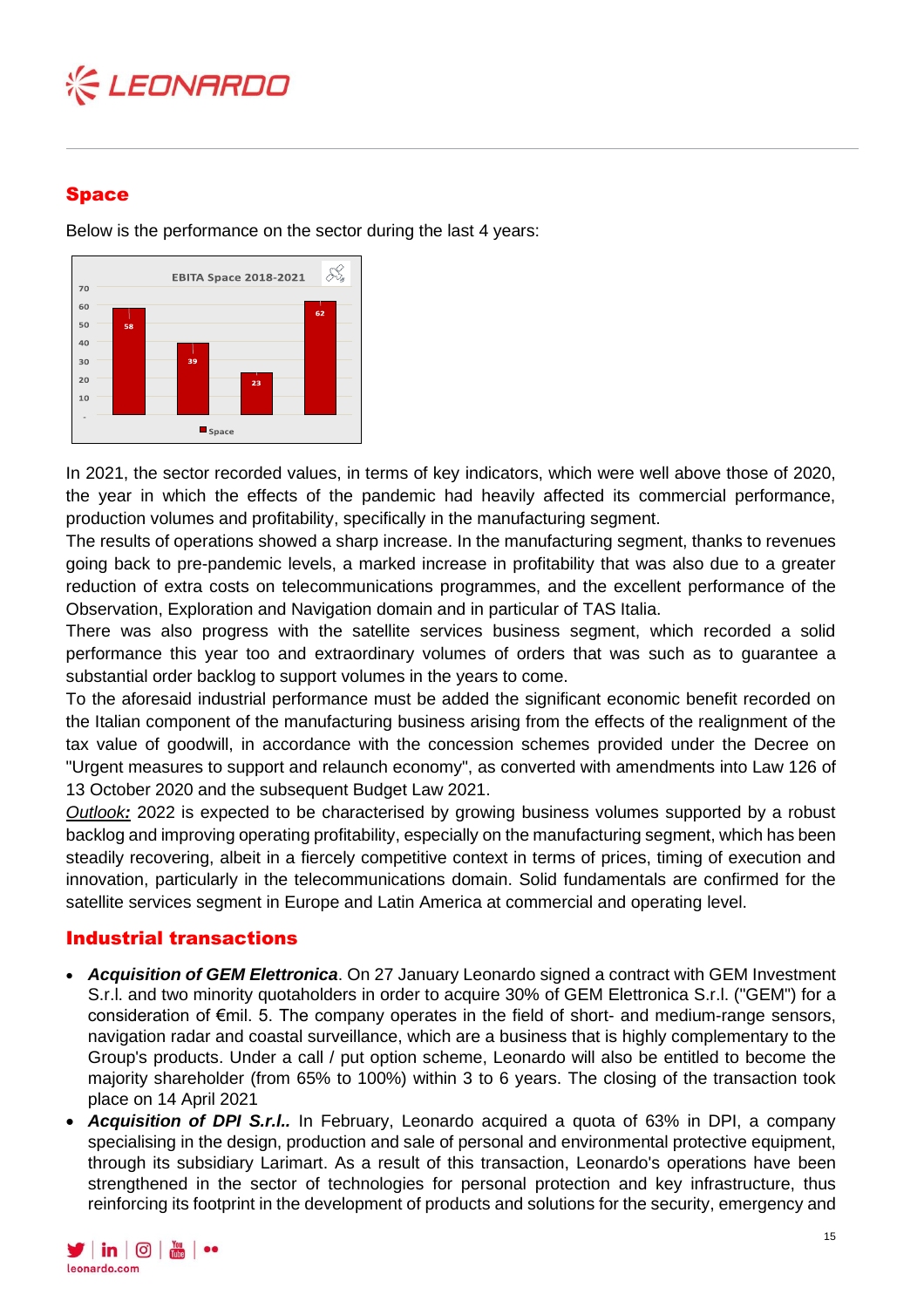

Defence markets. In April 2021, Larimart acquired an additional quota of 15% and paid a total amount of €mil. 6

- *Cooperation agreement with CAE.* On 29 March 2021 Leonardo and Cae Aviation Training B.V. (CAE) established a company named "Leonardo CAE Advanced Jet Training", in order to provide support services to the operations of the International Flight Training School (IFTS), ranging from technical and logistics support to M-346 aircraft and Ground-Based Training Systems to the operation of IFTS infrastructures
- *Acquisition of 25.1% of Hensoldt AG.* On 24 April 2021 Leonardo entered into an agreement with Square Lux Holding II S.à r.l., a company controlled by funds advised by Kohlberg Kravis & Roberts & Co. L.P., to purchase a 25.1% stake in Hensoldt AG. The company is the leading German player in the field of sensor solutions for defence and security applications, as confirmed by the recent important contracts acquired (e.g. EFA, Pegasus), and it already had a consolidated collaboration relationship with Leonardo in significant programmes such as EFA, MALE, IFF. The completion of the transaction, which entailed an outlay of about €mil. 606 (net of transaction costs), took place on 3 January 2022
- *Acquisition of Alea.* On 8 June 2021 Leonardo signed a preliminary agreement for the acquisition of 70% of the share capital of Alea, a company specializing in mission critical communication software for multimedia solutions compliant with international standards on LTE/5G broadband networks. Leonardo, thanks to this transaction, strengthens its offering portfolio in professional communications, in order to guarantee new features and advanced performances in support of emergency management, public safety, companies, critical infrastructures and transports. The closing of the transaction took place on 3 August 2021, with a total outlay of about €mil. 3
- *Acquisition of Ascendant Engineering Solutions.* On 23 July 2021 Leonardo DRS announced that it had acquired Ascendant Engineering Solutions (AES), a leading company in the design, development and manufacturing of high-performance multi-sensor gimbal systems for the growing market of Group 1, 2 and 3 UAS across U.S. military services. This acquisition will enable Leonardo DRS to integrate its own state-of-the-art electro-optical and infrared components and systems with the AES advanced gimbals to offer solutions that can address the fast-growing market for lightweight military platforms, including small unmanned aerial systems (UAS)
- *Merger by incorporation of Vitrociset.* On 30 September 2021 the Board of Directors of Leonardo approved the merger of Vitrociset S.p.A. by incorporation into the Company. The transaction became effective from 1 January 2022 - including for accounting and tax purposes – and entailed the completion of the integration process between the two companies that had been started in 2019 with the acquisition of the entire capital of Vitrociset

On 24 March 2021 Leonardo US Holding, Inc. postponed the initial public offering ("IPO") of a minority shareholding of Leonardo DRS, since, notwithstanding investor interest within the price range during the course of the roadshow, adverse market conditions did not allow an adequate valuation of the company. Leonardo DRS remains a core part of Leonardo's business portfolio and the IPO will potentially be revisited when market conditions are more favourable and a successful IPO at an appropriate valuation for this strategic business can be achieved.

In addition to these industrial transactions, there are numerous joint venture and partnership agreements, in line with the principles of the "Be Tomorrow - Leonardo 2030" Strategic Plan

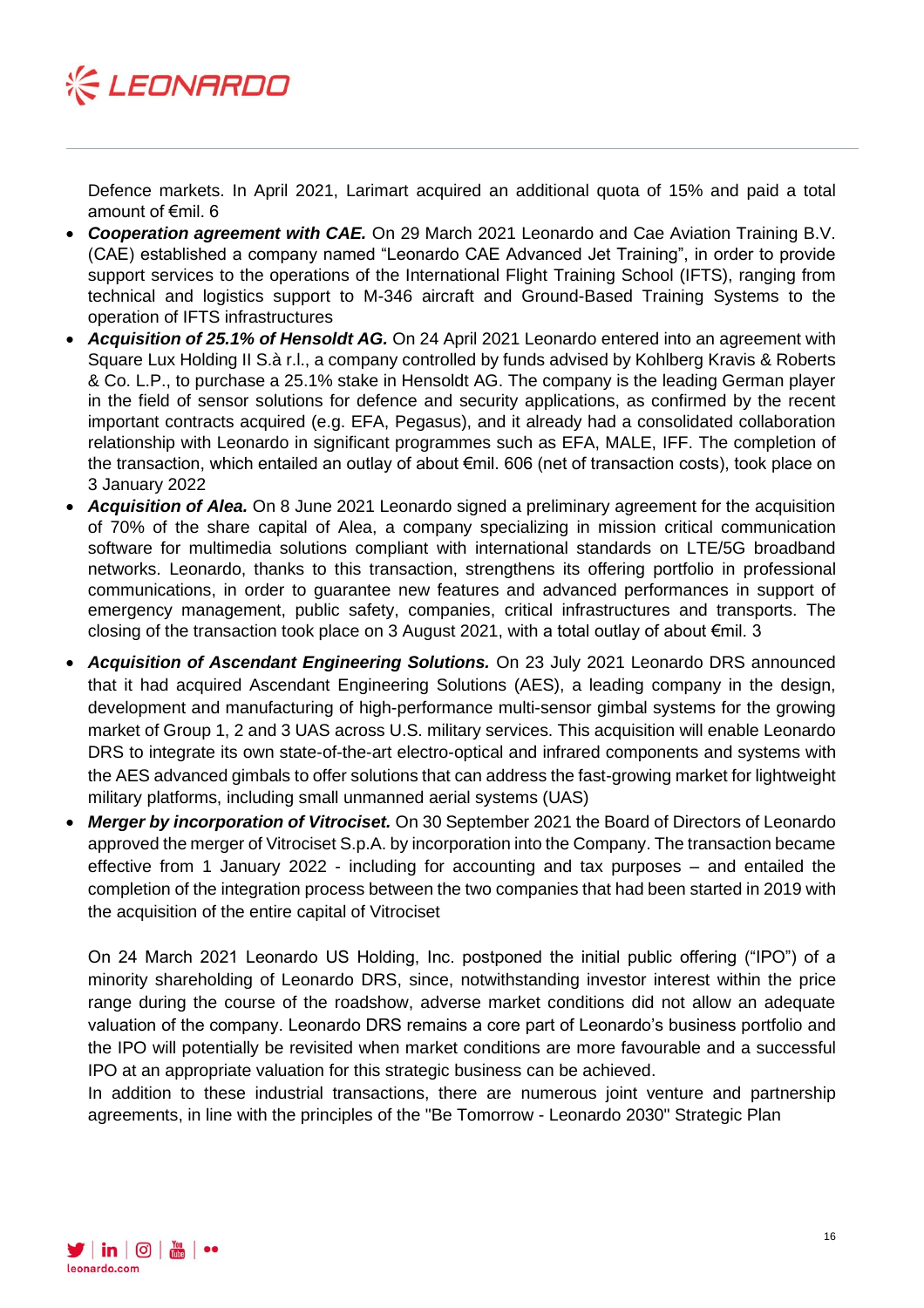

# Financial transactions

During the 2021 financial year Leonardo completed major capital market transactions. In particular:

- in January it used an amount of €mil. 200 of the loan taken out with the European Investment Bank (EIB) in December 2020, aimed at supporting some investment projects envisaged in the Group's business plan;
- again in January it proceeded with the early cancellation, which had been requested at the end of December 2020, of the remaining amount of about €mil. 250 of the Term Loan taken out with a pool of international banks during the Covid-19 emergency period in May 2020, but never used for this purpose;
- finally, again in January, it repaid the remaining portion (€mil. 739) of the bond issue for an initial amount of €mil. 950, which had been launched under the EMTN Programme in 2013 and which had reached its natural expiry;
- in October 2021 it entered, with a pool of international and national banks, into an ESG-linked Revolving Credit Facility agreement for an amount of €bil. 2.4, structured into a 5-year term tranche of €bil. 1.8 and a 3-year term tranche of €mil. 600. The new credit facility replaces the two existing Revolving Credit Facilities – amounting to €mil. 1,800 and €mil. 1,250 –, which have been cancelled at the same time, thus reducing the overall cost of the borrowing available to meet the Group's financial requirements and extending its term until 2026. The ESG-linked Revolving Credit Facility is subject to the same financial covenants as are already provided for in the other agreements signed by Leonardo.

In line with the sustainability strategy of Leonardo, the new credit facility is linked for the first time to specific ESG indicators, including the reduction of CO2 emissions through eco-efficiency of industrial processes and the promotion of female employment with degrees in STEM education. The aforesaid ESG indicators also contribute to the achievement of the Sustainable Development Goals (SDGs), which are behind about 50% of the Group's investments. The achievement of ESGlinked targets will trigger an adjustment to the margin applied to the credit facility;

• finally, in December it entered, with a pool of national and international banks, into a Term Loan ESG-linked credit facility for an amount of €mil. 600, with a term of 5 years and expiring at the beginning of 2027, aimed at repaying a bond maturing in January 2022. The credit facility is linked to specific ESG indicators, which are already included in the aforesaid ESG-linked Revolving Credit Facility signed in October; in this case too, the achievement of the ESG-linked targets will trigger an adjustment to the margin applied to the credit facility

Moreover, in June the EMTN (Euro Medium Term Note) programme was renewed for further 12 months, which regulates possible bond issues on the European market for a maximum nominal value of €bil. 4. At the date of this report, the Programme is used for a total of €bil. 2.2.

After the end of the 2021 financial year, and more precisely in January 2022, the bond issued for  $\epsilon$ mil. 556 in December 2009 was repaid, having reached its natural expiry. It should also be noted that in January 2022 Leonardo took steps to pay an amount of €mil. 606 (net of transaction costs) for the acquisition of a quota in Hensoldt AG, as detailed in the section on Industrial Transactions.

In addition to being the issuer of all the bonds in Euros placed on the market under the EMTN programme, Leonardo acts as a guarantor for the bond issues launched by Leonardo US Holding Inc. on the US market. The Group's issues are governed by rules with standard legal clauses for these types of corporate transactions on institutional markets that do not require any undertaking with regard

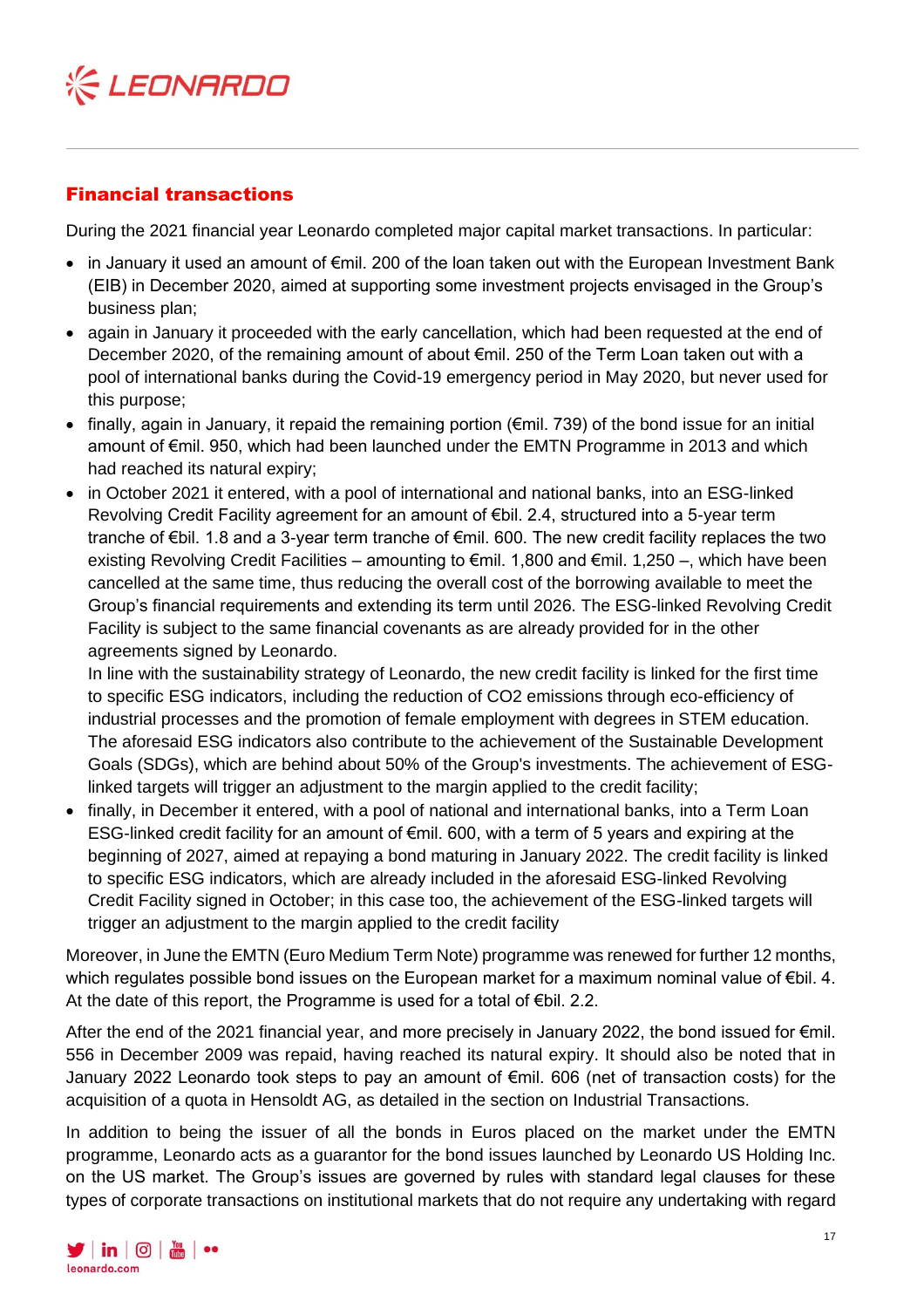

to compliance with specific financial parameters (financial covenants) but they do require negative pledge and cross-default clauses. Based on negative pledge clauses, Group issuers, Leonardo and their "Material Subsidiaries" (companies in which Leonardo owns more than 50% of the share capital and the gross revenues and total assets of which represent at least 10% of consolidated gross revenues and total assets) are expressly prohibited from pledging collateral security or other obligations to secure their debt in the form of bonds or listed financial instruments or financial instruments that qualify for listing, unless these guarantees are extended to all bondholders. Exceptions to this prohibition are securitisation and, as from July 2006, the establishment of assets for the use indicated in Article 2447 bis et seq. of the Italian Civil Code. On the contrary, the cross-default clauses give the bondholders the right to request early redemption of the bonds in their possession in the event of default by the Group issuers and/or Leonardo and/or any "Material Subsidiary" that results in a failure to make payment beyond pre-set limits.

On the other hand, it should be noted that financial covenants are included in the abovementioned ESG-linked Revolving Credit Facility and the Term Loan ESG-linked entered into in 2021, and require Leonardo to comply with two Financial ratios (the ratio of Group net debt - excluding payables to the joint ventures MBDA and Thales Alenia Space and lease liabilities/EBITDA including amortisation of the right of use of no more than 3.75 and an EBITDA, including amortisation of the right of use/ net interest ratio of no less than 3.25) which are tested on an annual basis on year-end consolidated data and which had been complied with in full at 31 December 2021. These covenants are also included in the loan agreement with CDP for € mil. 100 and in the Term Loan of €mil. 500 (entered into in 2018); furthermore, in accordance with contractual provisions providing for this option, these covenants have also been extended to all the EIB loans in place (used for a total amount of €mil. 546 at 31 December 2021), as well as to certain loans granted in past years to Leonardo DRS by US banks.

In relation to this Annual Financial Report, there was full compliance with the covenants (the two ratios are 1.2 and 11.1, respectively).

Outstanding bond issues are given a medium/long-term financial credit rating by the international rating agencies: Moody's Investors Service (Moody's), Standard & Poor's and Fitch. In view of the possibility that Leonardo's cash generation may improve in the following 12-24 months, in January 2022 Fitch improved the Leonardo' outlook from negative to stable. On the reporting date, Leonardo's credit ratings, compared to those preceding the last change, were as follows:

| Agency                   | Last update                | <b>Previous</b> |                      | Updated       |                  |
|--------------------------|----------------------------|-----------------|----------------------|---------------|------------------|
|                          |                            | Credit Rating   | Outlook              | Credit Rating | Outlook          |
| Moody's                  | October 2018               | Ba1             | positive             | Ba1           | stable           |
| Standard&Poor's<br>Fitch | April 2020<br>January 2022 | BB+<br>BBB-     | positive<br>negative | $BB+$<br>BBB- | stable<br>stable |

With regard to the impact of positive or negative changes in Leonardo's credit ratings, there are no default clauses linked to the credit ratings. The only possible effects deriving from further changes, if any, to the credit ratings refer to higher or lower finance costs on certain payables of the Group, especially with reference to the ESG-linked Revolving Credit Facility, the Term Loan ESG-linked and to the Term Loan (entered into in 2018) as provided for in the related agreements. Finally, for the

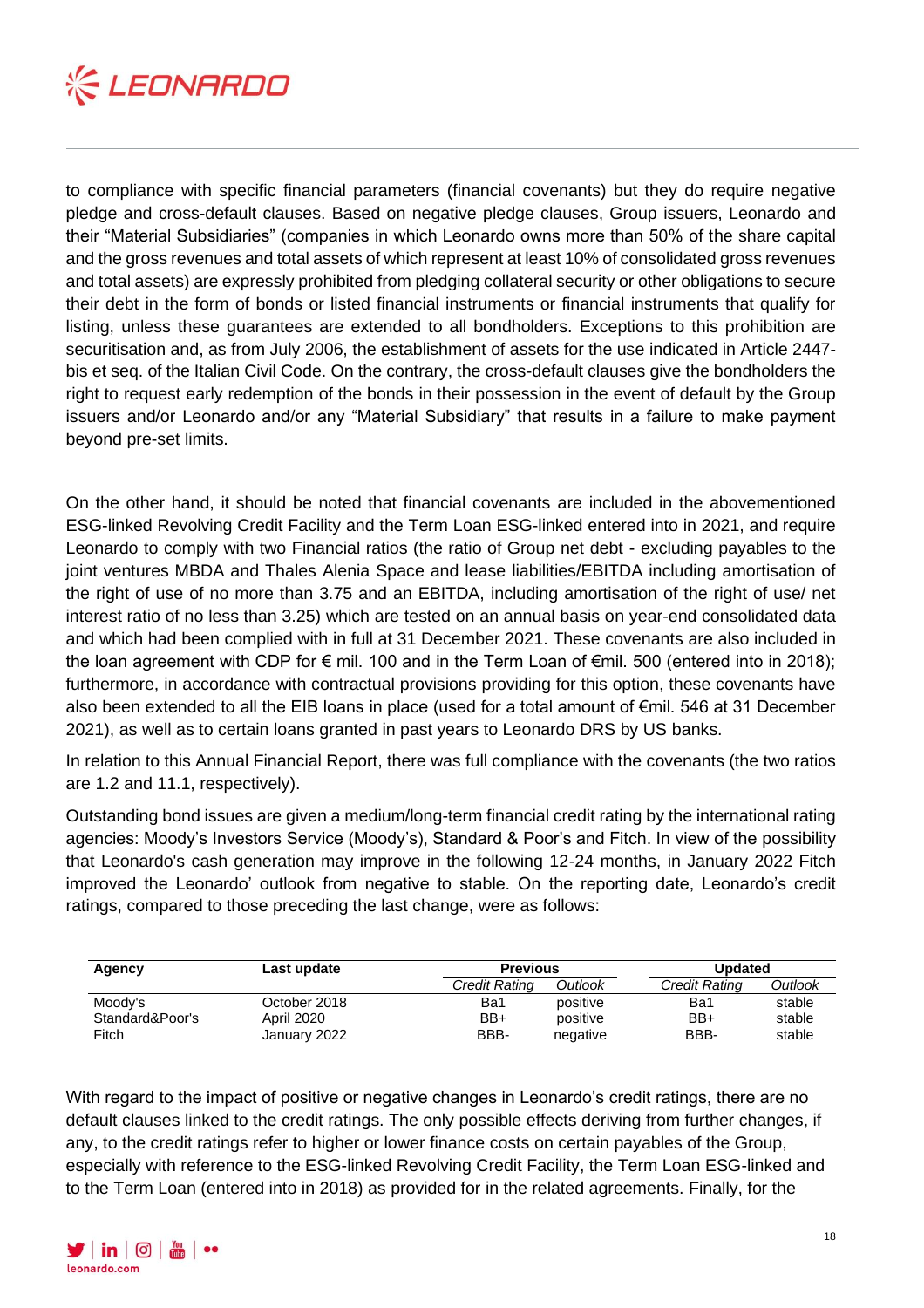

sake of completeness, it should be noted that the Funding Agreement between MBDA and its shareholders provides, inter alia, that any downgrade of the rating assigned to the shareholders will result in a gradual increase in interest rates. Additionally, under a pre-set rating limit (for at least two out of three rating agencies: BB- from Standards & Poor's, BB- from Fitch and Ba3 from Moody's) MBDA is entitled to determine the applicable margin each time. Finally, the agreement provides for rating limits the achievement of which allows MBDA to request the issue of a bank guarantee from its shareholders.

#### \*\*\*\*\*\*\*\*\*\*\*\*\*\*\*\*\*\*\*

The officer in charge of the company's financial reporting, Alessandra Genco, hereby declares, in accordance with the provisions of Article 154-bis, paragraph 2, of the Consolidated Law on Finance, that the accounting information included in this press release corresponds to the accounting records, books and supporting documentation.

#### \*\*\*\*\*\*\*\*\*\*\*\*\*\*\*\*\*\*\*

#### **Shareholders' Meeting**

The Board of Directors established the dates of the Ordinary Shareholders' Meeting, for 23 and 31 May 2022 (in first and second call respectively); the Board will resolve about the convocation at a next meeting.

#### \*\*\*\*\*\*\*\*\*\*\*\*\*\*\*\*\*\*\*

At today's meeting the Board of Directors also approved the Report on Corporate Governance and Shareholder Structure, to be published together with the Integrated Report.

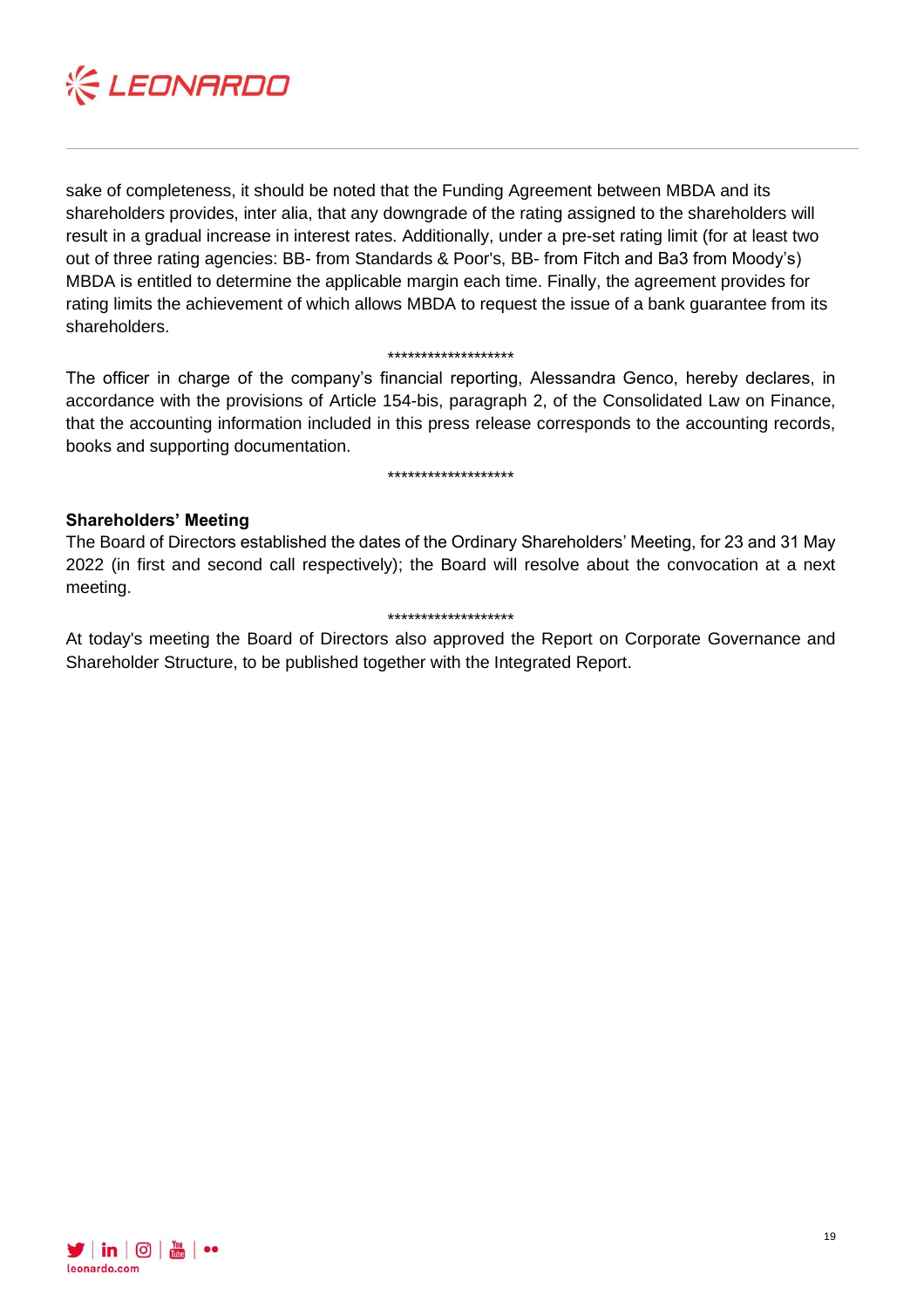

| <b>CONSOLIDATED INCOME STATEMENT</b>                                           |                |                |          |         |                   |          |  |  |
|--------------------------------------------------------------------------------|----------------|----------------|----------|---------|-------------------|----------|--|--|
| $\epsilon$ mln.                                                                | 2020           | 2021           | Var. YoY | 4Q 2020 | 4Q 2021           | Var. YoY |  |  |
| Revenues                                                                       | 13,410         | 14,135         | 725      | 4,385   | 4,571             | 186      |  |  |
| Purchases and personnel expense                                                | (11, 973)      | (12, 575)      | (602)    | (3,838) | (3,956)           | (118)    |  |  |
| Other net operating income/(expense)                                           | (2)            | (58)           | (56)     | (16)    | 8                 | 24       |  |  |
| Equity-accounted strategic JVs                                                 | 23             | 124            | 101      | 61      | 82                | 21       |  |  |
| Amortisation and depreciation                                                  | (520)          | (503)          | 17       | (151)   | (189)             | (38)     |  |  |
| <b>EBITA</b>                                                                   | 938            | 1,123          | 185      | 441     | 516               | 75       |  |  |
| <b>ROS</b>                                                                     | 7.0%           | 7.9%           | 1.0 p.p. | 10.1%   | 11.3%             | 1.2 p.p. |  |  |
| Non recurring income (expense)                                                 | (333)          | (101)          | 232      | (273)   | (56)              | 217      |  |  |
| Restructuring costs                                                            | (61)           | (89)           | (28)     | (40)    | $12 \overline{ }$ | 52       |  |  |
| Amortisation of intangible assets acquired<br>as part of Business combinations | (27)           | (22)           | 5        | (6)     | (6)               |          |  |  |
| <b>EBIT</b>                                                                    | 517            | 911            | 394      | 122     | 466               | 344      |  |  |
| <b>EBIT Margin</b>                                                             | 3.9%           | 6.4%           | 2.5 p.p. | 2.8%    | 10.2%             | 7.4 p.p. |  |  |
| Net financial income/ (expense)                                                | (264)          | (158)          | 106      | (57)    | (26)              | 31       |  |  |
| Income taxes                                                                   | (12)           | (167)          | (155)    | 41      | (83)              | (124)    |  |  |
| Net result before extraordinary<br>transactions                                | 241            | 587            | 346      | 106     | 358               | 252      |  |  |
| Net result related to discontinued                                             | $\overline{2}$ |                | (2)      |         |                   |          |  |  |
| operations and extraordinary transactions                                      |                |                |          |         |                   |          |  |  |
| <b>Net result</b>                                                              | 243            | 587            | 344      | 106     | 358               | 252      |  |  |
| attributable to the owners of the parent                                       | 241            | 585            | 344      | 105     | 357               | 252      |  |  |
| attributable to non-controlling interests                                      | 2              | $\overline{2}$ | (1)      | 1       |                   | (1)      |  |  |
| Earning per share (Euro)                                                       |                |                |          |         |                   |          |  |  |
| Basic e diluted                                                                | 0.419          | 1.019          | 0.598    | 0.182   | 0.621             | 0.439    |  |  |
| Earning per share of continuing<br>operation (Euro)                            |                |                |          |         |                   |          |  |  |
| Basic e diluted                                                                | 0.416          | 1.019          | 0.601    | 0.183   | 0.621             | 0.438    |  |  |
| Earning per share of discontinuing<br>operation (Euro)                         |                |                |          |         |                   |          |  |  |
| Basic e diluted                                                                | 0.003          |                | (0.003)  | (0.001) |                   | 0.001    |  |  |

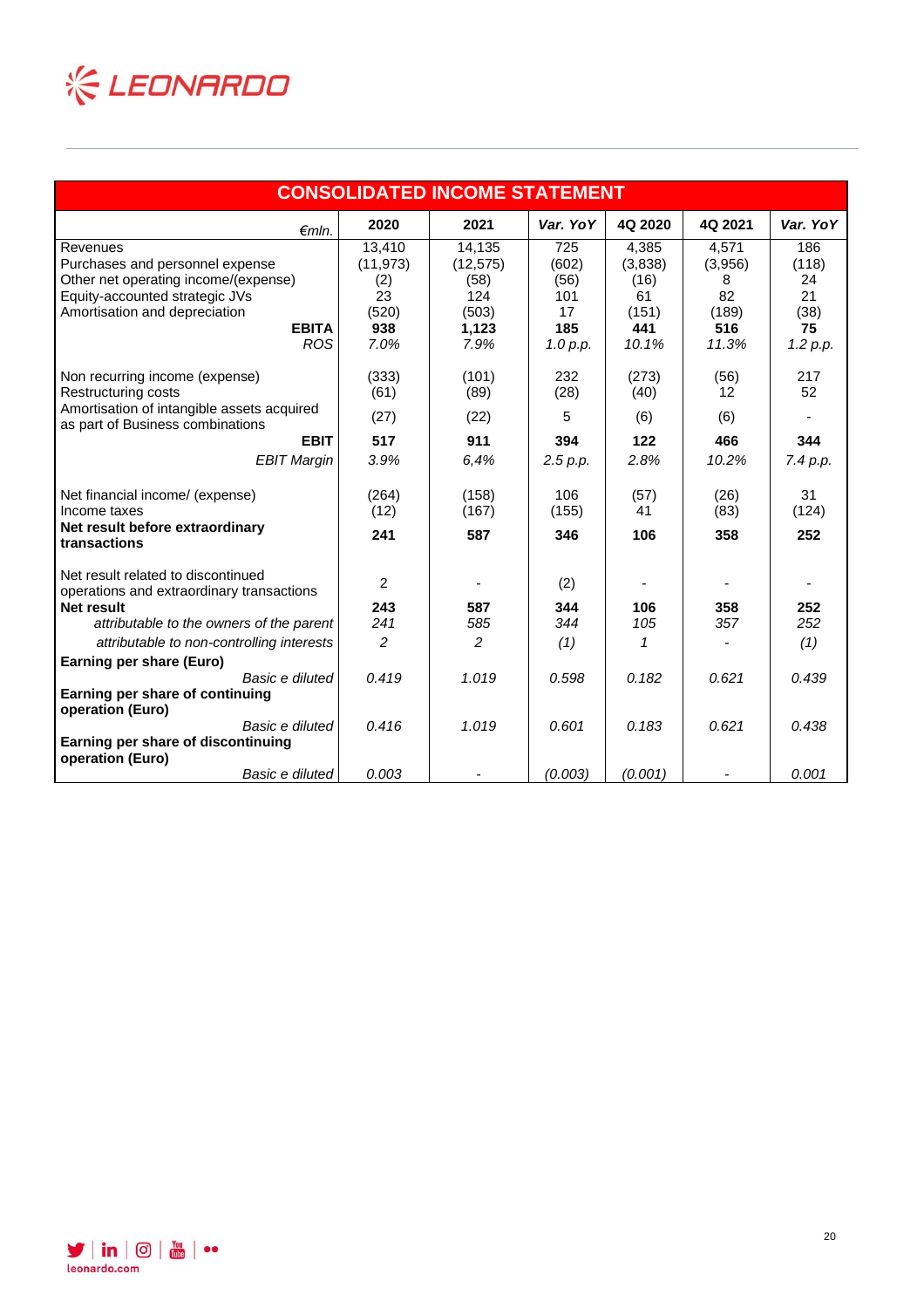

| <b>CONSOLIDATED BALANCE SHEET</b>                |            |            |  |  |  |  |
|--------------------------------------------------|------------|------------|--|--|--|--|
| €mil.                                            | 31.12.2020 | 31.12.2021 |  |  |  |  |
| Non-current assets                               | 11,883     | 12,810     |  |  |  |  |
| Non-current liabilities                          | (1,996)    | (2,216)    |  |  |  |  |
| <b>Capital assets</b>                            | 9,887      | 10,594     |  |  |  |  |
| Inventories                                      | 1,164      | 1,292      |  |  |  |  |
| Trade receivables                                | 3,033      | 3,203      |  |  |  |  |
| Trade payables                                   | (3,619)    | (3,372)    |  |  |  |  |
| <b>Working capital</b>                           | 578        | 1,123      |  |  |  |  |
| Provisions for short-term risks and charges      | (1, 318)   | (1, 111)   |  |  |  |  |
| Other net current assets (liabilities)           | (598)      | (1,046)    |  |  |  |  |
| Net working capital                              | (1, 338)   | (1,034)    |  |  |  |  |
| Net invested capital                             | 8,549      | 9,560      |  |  |  |  |
| Equity attributable to the Owners of the Parent  | 5,267      | 6,428      |  |  |  |  |
| Equity attributable to non-controlling interests | 11         | 27         |  |  |  |  |
| <b>Equity</b>                                    | 5,278      | 6,455      |  |  |  |  |
| <b>Group Net Debt</b>                            | 3,318      | 3,122      |  |  |  |  |
| Net (assets)/liabilities held for sale           | (47)       | (17)       |  |  |  |  |

| <b>CONSOLIDATED CASH FLOW STATEMENT</b>              |       |       |  |  |  |  |
|------------------------------------------------------|-------|-------|--|--|--|--|
| $\epsilon$ mln.                                      | 2020  | 2021  |  |  |  |  |
| Cash flows used in operating activities              | 275   | 742   |  |  |  |  |
| Dividends received                                   | 58    | 63    |  |  |  |  |
| Cash flow from ordinary investing activities         | (293) | (596) |  |  |  |  |
| Free operating cash flow (FOCF)                      | 40    | 209   |  |  |  |  |
| Strategic investments                                | (200) | (19)  |  |  |  |  |
| Change in other investing activities                 | (3)   | 11    |  |  |  |  |
| Net change in loans and borrowings                   | 541   | 30    |  |  |  |  |
| Dividends paid                                       | (81)  | 0     |  |  |  |  |
| Net increase/(decrease) in cash and cash equivalents | 297   | 231   |  |  |  |  |
| Cash and cash equivalents at 1 January               | 1,962 | 2,213 |  |  |  |  |
| Exchange rate gain/losses and other movements        | (46)  | 35    |  |  |  |  |
| Cash and cash equivalents at 31 December             | 2,213 | 2,479 |  |  |  |  |

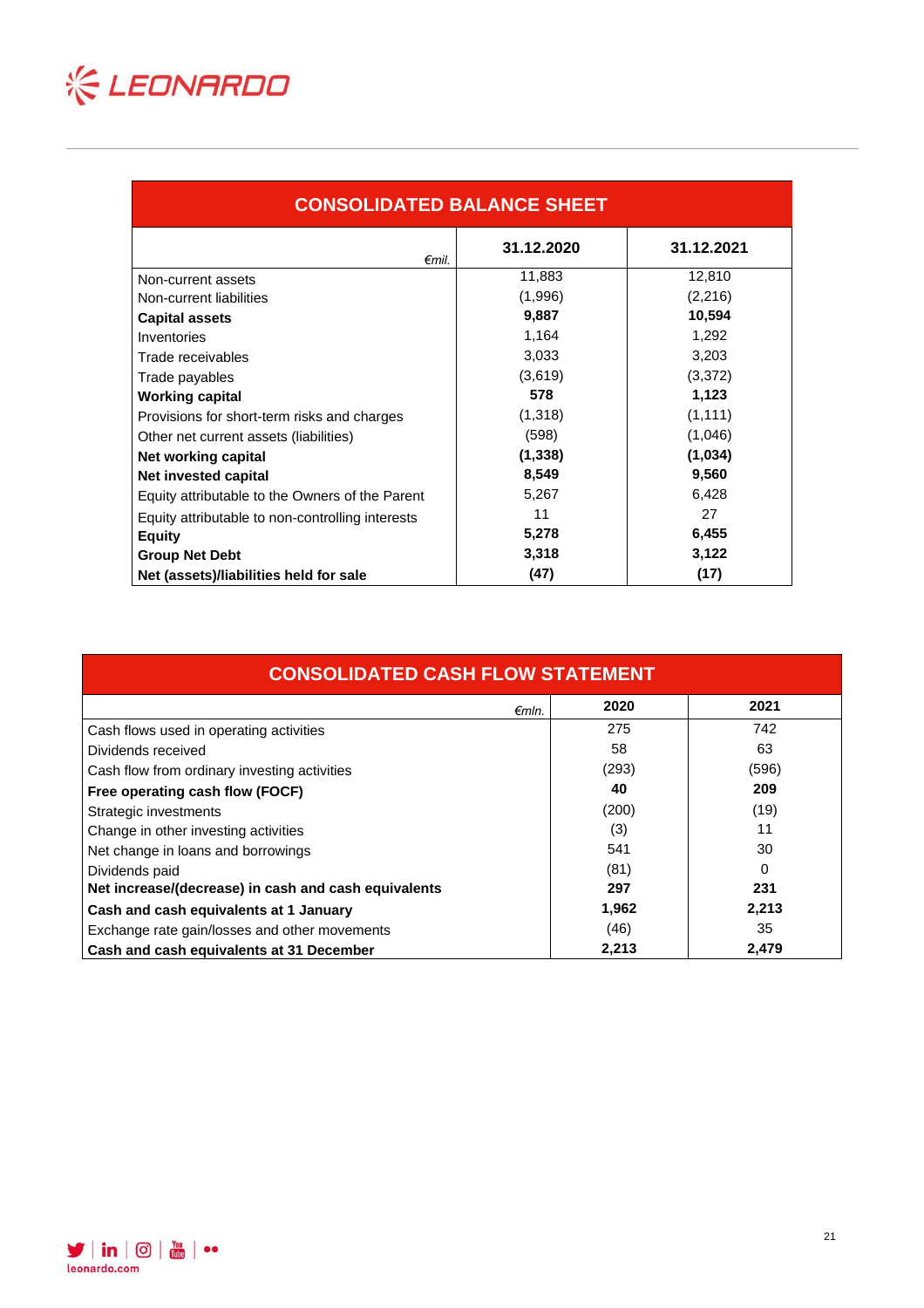

| <b>CONSOLIDATED FINANCIAL POSITION</b>             |            |            |  |  |  |  |  |
|----------------------------------------------------|------------|------------|--|--|--|--|--|
| €mil.                                              | 31.12.2020 | 31.12.2021 |  |  |  |  |  |
| <b>Bonds</b>                                       | 3,220      | 2,481      |  |  |  |  |  |
| Bank debt                                          | 896        | 1,648      |  |  |  |  |  |
| Cash and cash equivalents                          | (2,213)    | (2, 479)   |  |  |  |  |  |
| Net bank debt and bonds                            | 1,903      | 1,650      |  |  |  |  |  |
| Current loans and receivables from related parties | (149)      | (45)       |  |  |  |  |  |
| Other current loans and receivables                | (18)       | (16)       |  |  |  |  |  |
| Current loans and receivables and securities       | (167)      | (61)       |  |  |  |  |  |
| Hedging derivatives in respect of debt items       | (6)        | (8)        |  |  |  |  |  |
| Other related-party loans and borrowings           | 30         | 30         |  |  |  |  |  |
| Leasing liabilities                                | 881        | 856        |  |  |  |  |  |
| Related-party leasing liabilities                  | 525        | 538        |  |  |  |  |  |
| Other loans and borrowings                         | 152        | 117        |  |  |  |  |  |
| Group net debt                                     | 3,318      | 3,122      |  |  |  |  |  |

| <b>EARNINGS PER SHARE</b>                                                                                  |         |         |          |
|------------------------------------------------------------------------------------------------------------|---------|---------|----------|
|                                                                                                            | 2020    | 2021    | Var. YoY |
| Average shares outstanding during the reporting period (in thousands)                                      | 575,076 | 575.229 | 153      |
| Earnings/(losses) for the period (excluding non-controlling interests) ( $\epsilon$ million)               | 241     | 586     | 346      |
| Earnings/(losses) - continuing operations (excluding non-controlling interests) (€<br>million)             | 239     | 586     | 348      |
| Earnings/(losses) - discontinued operations (excluding non-controlling interests) ( $\epsilon$<br>million) | 2       | 0       | (2)      |
| <b>BASIC AND DILUTED EPS (EUR)</b>                                                                         | 0.419   | 1.019   | 0.598    |
| <b>BASIC AND DILUTED EPS from continuing operations</b>                                                    | 0.416   | 1.019   | 0.601    |
| <b>BASIC AND DILUTED EPS from discontinuing operations</b>                                                 | 0.003   | 0.000   | (0.003)  |

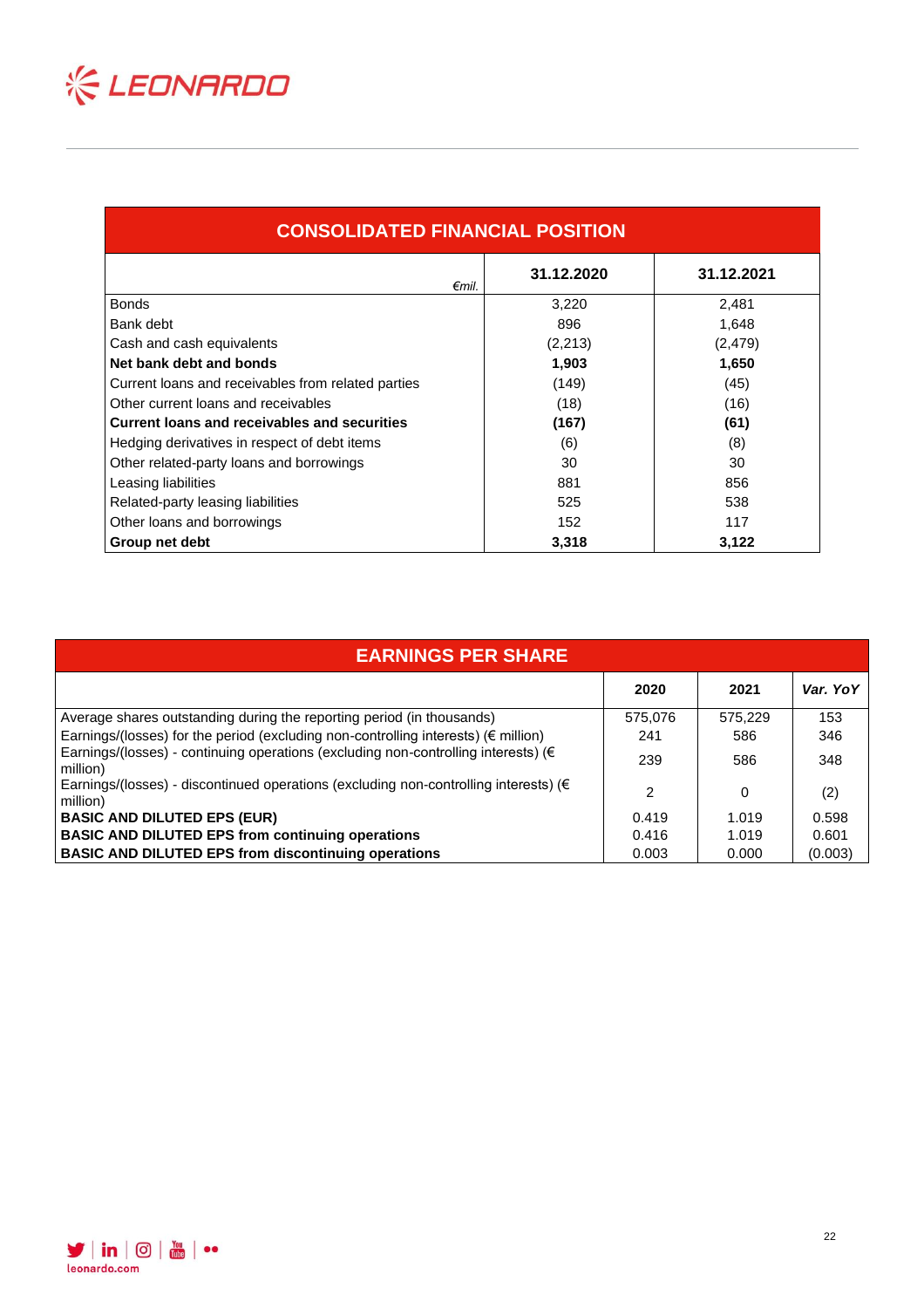

| 2020 (Euro million)        | <b>Helicopters</b> | <b>Defence</b><br><b>Electronics &amp;</b><br><b>Security</b> | <b>Aeronautics</b> | <b>Space</b> | <b>Other</b><br><b>activities</b> | <b>Eliminations</b> | <b>Total</b> |
|----------------------------|--------------------|---------------------------------------------------------------|--------------------|--------------|-----------------------------------|---------------------|--------------|
| New orders                 | 4,494              | 7.374                                                         | 2,552              |              | 103                               | (769)               | 13,754       |
| Order backlog 31.12.2020   | 12.377             | 13.449                                                        | 10,696             |              | 87                                | (1,093)             | 35,516       |
| Revenues                   | 3.972              | 6.525                                                         | 3,393              |              | 407                               | (887)               | 13,410       |
| <b>EBITA</b>               | 383                | 537                                                           | 200                | 23           | (205)                             |                     | 938          |
| EBITA margin               | 9.6%               | 8.2%                                                          | 5.9%               | n.a.         | (50.4%)                           | n.a.                | 7.0%         |
| <b>EBIT</b>                | 347                | 448                                                           | (90)               | 23           | (211)                             |                     | 517          |
| Amortisation               | 81                 | 152                                                           | 126                |              | 74                                |                     | 433          |
| Investments                | 176                | 219                                                           | (23)               |              | 93                                |                     | 465          |
| Workforce (no.) 31.12.2020 | 12,326             | 24,504                                                        | 11,278             |              | 1,774                             | ۰                   | 49,882       |

| 2021 (Euro million) | <b>Helicopters</b> | <b>Defence</b><br><b>Electronics &amp;</b><br><b>Security</b> | <b>Aeronautics</b> | <b>Space</b> | <b>Other</b><br><b>activities</b> | <b>Eliminations</b>      | <b>Total</b> |
|---------------------|--------------------|---------------------------------------------------------------|--------------------|--------------|-----------------------------------|--------------------------|--------------|
| New orders          | 4,370              | 7,577                                                         | 2,945              |              | 102                               | (689)                    | 14,305       |
| Order backlog       | 12,377             | 14.237                                                        | 10,033             |              | 48                                | (1, 161)                 | 35,534       |
| Revenues            | 4,157              | 6.944                                                         | 3,622              |              | 377                               | (965)                    | 14,135       |
| <b>EBITA</b>        | 406                | 703                                                           | 205                | 62           | (253)                             |                          | 1,123        |
| EBITA margin        | 9.8%               | 10.1%                                                         | 5.7%               | n.a.         | $(67.1\%)$                        | n.a.                     | 7.9%         |
| <b>EBIT</b>         | 352                | 647                                                           | 108                | 62           | (258)                             | $\blacksquare$           | 911          |
| Amortisation        | 86                 | 168                                                           | 65                 |              | 78                                |                          | 397          |
| Investments         | 234                | 261                                                           | 86                 |              | 96                                | (1)                      | 676          |
| Workforce (no.)     | 12,392             | 24,871                                                        | 11,342             |              | 1,808                             | $\overline{\phantom{0}}$ | 50,413       |

| 4Q 2020 (Euro million)        | <b>Helicopters</b> | <b>Defence</b><br><b>Electronics &amp;</b><br><b>Security</b> | <b>Aeronautics</b> | <b>Space</b> | <b>Other</b><br><b>activities</b> | <b>Eliminations</b>      | <b>Total</b> |
|-------------------------------|--------------------|---------------------------------------------------------------|--------------------|--------------|-----------------------------------|--------------------------|--------------|
| New Orders                    | 1,340              | 2,875                                                         | 1,380              |              | 14                                | (365)                    | 5,244        |
| Revenues                      | 1,330              | 2,107                                                         | 1,108              |              | 110                               | (270)                    | 4,385        |
| <b>EBITA</b>                  | 164                | 220                                                           | 105                | 24           | (72)                              |                          | 441          |
| EBITA margin                  | 12.3%              | 10.4%                                                         | 9.5%               | n.a.         | (65.5%)                           | n.a.                     | 10.1%        |
| <b>EBIT</b>                   | 155                | 189                                                           | (174)              | 24           | (72)                              |                          | 122          |
| Amortisation and depreciation | 22                 | 52                                                            | 27                 |              | 20                                | $\overline{\phantom{0}}$ | 121          |
| Investments                   | 84                 | 87                                                            | (93)               |              | 53                                |                          | 131          |

| 4Q 2021 (Euro million)        | <b>Helicopters</b> | <b>Defence</b><br><b>Electronics &amp;</b><br><b>Security</b> | <b>Aeronautics</b> | <b>Space</b> | <b>Other</b><br><b>activities</b> | <b>Eliminations</b> | <b>Total</b> |
|-------------------------------|--------------------|---------------------------------------------------------------|--------------------|--------------|-----------------------------------|---------------------|--------------|
| New Orders                    | 1.979              | 2.120                                                         | 1.037              |              | 4                                 | (101)               | 5,039        |
| Revenues                      | 1,438              | 2,207                                                         | 1,130              |              | 92                                | (296)               | 4,571        |
| <b>EBITA</b>                  | 183                | 278                                                           | 114                | 25           | (84)                              |                     | 516          |
| EBITA margin                  | 12.7%              | 12.6%                                                         | 10.1%              | n.a.         | (91.3%)                           | n.a.                | 11.3%        |
| <b>EBIT</b>                   | 144                | 253                                                           | 129                | 25           | (85)                              |                     | 466          |
| Amortisation and depreciation | 26                 | 60                                                            | 16                 |              | 21                                |                     | 123          |
| Investments                   | 91                 | 111                                                           | 23                 |              | 61                                |                     | 285          |